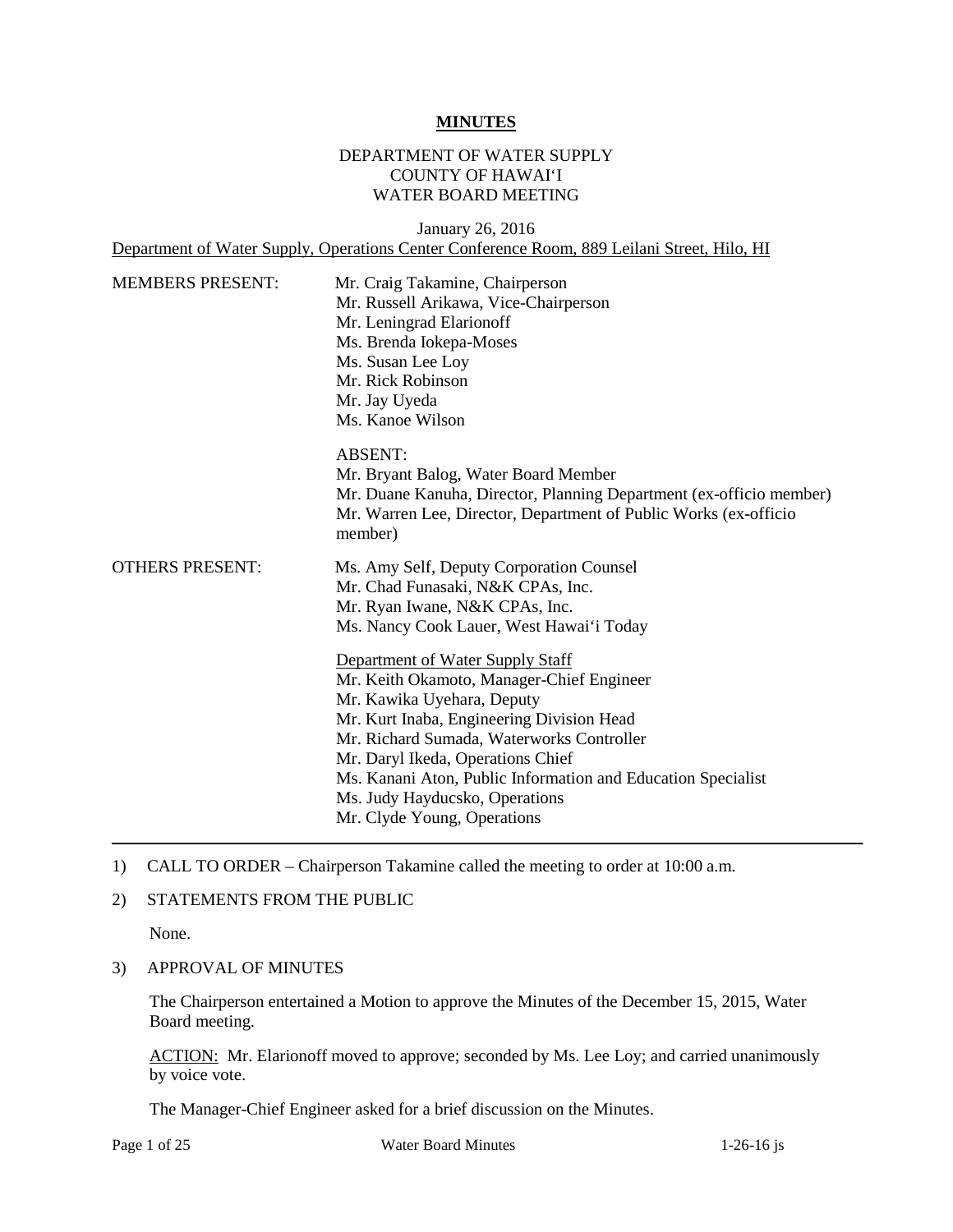Ms. Lee Loy said she would make a Motion for that; she said she hoped it was related to what she thought it was.

 The Manager-Chief Engineer said it has implications for an Item farther down on today's Agenda. He asked the Board to look at the December 15, 2015, Minutes before them. Referring to the Force Majeure clause in the 4<sup>th</sup> Amendment to the Oceanside agreement, he said he wanted to clarify if the Board's intent was to **exclude** the language regarding *government agency review time* from the Force Majeure portion of the Agreement. He said he wanted to clarify whether that was the Board's intent. He drew the Board's attention to Page 24 of the Minutes, beginning with the paragraph saying: "Turning to the Force Majeure clause in Item 20..." He then referred to Page 36, where Ms. Lee Loy asked for confirmation that the Force Majeure clause would be confined to the routine Force Majeure language. On Page 37, Ms. Lee Loy affirmed that the Force Majeure clause would be kept as a typical Force Majeure. The Manager-Chief Engineer said he wanted to clarify whether the Board meant that it would exclude the government agency review time from the Force Majeure clause.

 Ms. Lee Loy said that that definitely was her intent to shore up the Force Majeure language; Force Majeure language, she said. Ms. Lee Loy said that she wanted to be sure that the Board was not Manager-Chief Engineer for bringing up this matter, because it was the intent of the Board to ensure Majeure language is very specific, but the proposed language that was before the Board at last month's Board meeting (from Oceanside's attorney) was expanded. It was not the typical Force stepping away from the typical Force Majeure language, and she did not want the Board to be setting precedents by expanding that Force Majeure language. She said she appreciated the that the Force Majeure language would be confined to that specific legal term.

 Ms. Self agreed, saying that Force Majeure entails circumstances that are beyond the parties' control, such as Acts of Nature, union strikes, etc. While the litigation that Oceanside was referring she said. Referring to the litigation, she noted that in order to get things done, the parties need to talk to each other. The other matter that the Board discussed was with regards to obtaining permits be obtained. That situation also would not be considered beyond the parties' control (i.e., it would not constitute a Force Majeure cause). to in their proposed language may pose a difficult situation, it is something that *can* be dealt with, from entities like HELCO, she said. In that case, too, if the parties do what is required, a permit can

Mr. Robinson said that it was good to have those two points of clarification.

 The Manager-Chief Engineer said that was all he had; he did not know what needs be done at this point, now that everybody is in agreement on that clarification. The clarification will be recorded in today's Minutes, he said.

Ms. Self confirmed that it would be on the record.

The Secretary confirmed this.

Mr. Elarionoff asked how the Manager-Chief Engineer felt about it.

 not quite clear from the December Minutes regarding the particular portion of the proposed Force Majeure language that talked about "the failure of any government agencies to approve or consent to The Manager-Chief Engineer said that was his intent from the discussion as well. However, it was any matter for which such approval or consent is required…"

Ms. Self suggested an additional Motion to Clarify.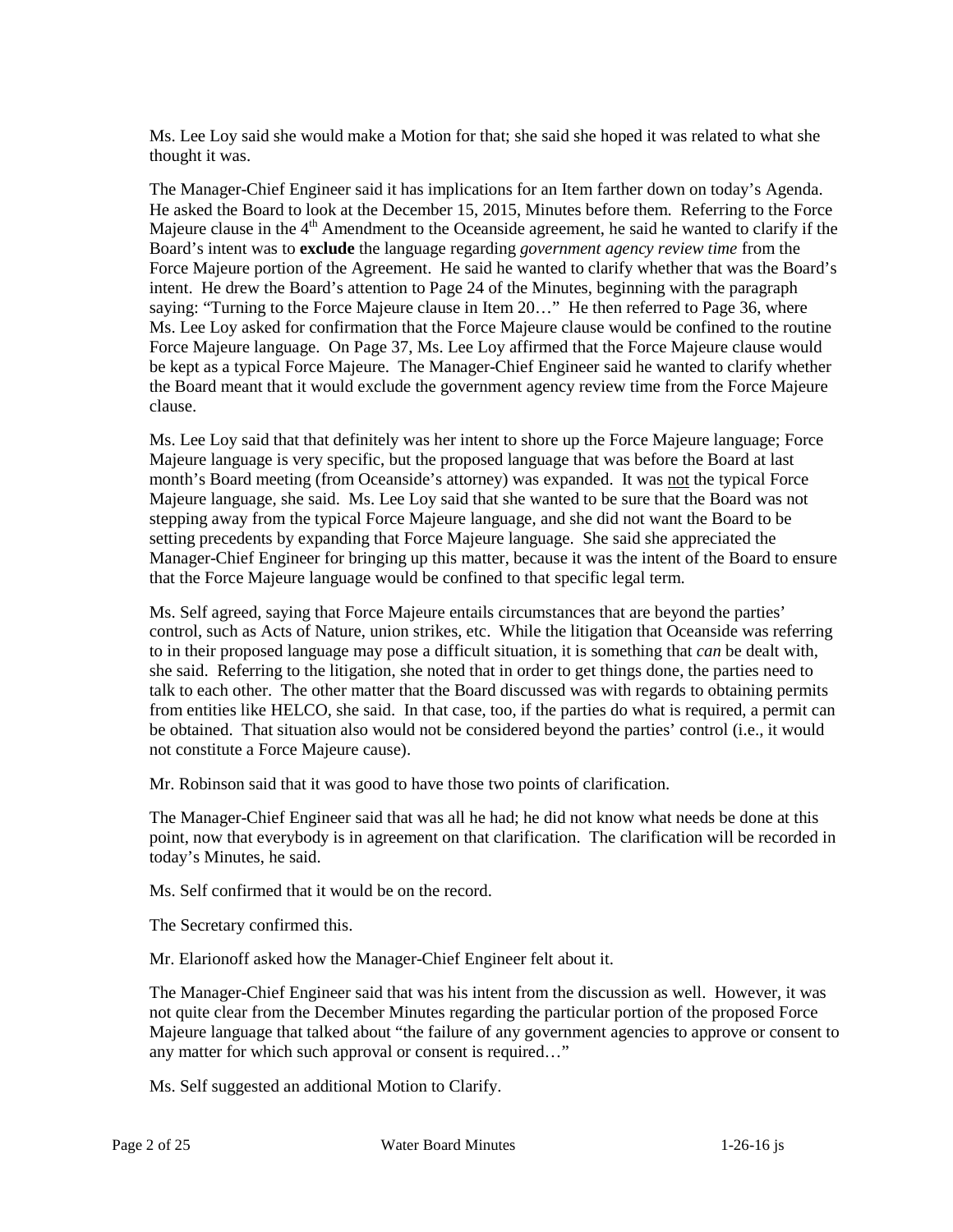Mr. Arikawa suggested withdrawing his original Motion, and then the Board could make another Motion to accept the Minutes as amended.

Ms. Self said yes, maybe the Board could *clarify* this.

Ms. Lee Loy said yes, it would be the Minutes as Clarified.

Ms. Self said yes, as Clarified; that would work.

Mr. Arikawa said it would be "as Clarified".

Ms. Self said that whoever made the Motion could withdraw the original Motion.

Mr. Arikawa withdrew his original Motion.

 today; seconded by Mr. Uyeda, and carried unanimously by voice vote. ACTION: Ms. Lee Loy moved to approve the Minutes as Clarified, and as presented on the record

### 4) APPROVAL OF ADDENDUM AND/OR SUPPLEMENTAL AGENDA

None.

### 5) PRESENTATION OF AUDITED FINANCIAL STATEMENTS – JUNE 30, 2015:

 present the Audit Report for the fiscal year ended June 30, 2015. Mr. Chad Funasaki of N&K CPAs, Inc. introduced his colleague Mr. Ryan Iwane; both were here to

 Mr. Elarionoff said that he had eight or nine questions, but he offered to ask them after the presentation was finished.

Chairperson Takamine agreed that questions should be held until the end of the presentation.

Mr. Funasaki turned to the Opinion section on Page 4 of the Audit Report; the Financial Statements of the Department are fairly reported in all material respects, in accordance with generally-accepted accounting principles. This was a clean opinion, he said.

 A key theme in the Auditing Report was the **Change in Accounting Principle**, which needed to be implemented for the year, Mr. Funasaki said. This pronouncement is related to pension liability, he said. As a result of the new pronouncement, the auditors this year needed to add a new Required Supplementary Schedule to the Audit Report.

 is a single-year presentation, instead of the usual two-year, side-by-side comparison with the Regarding the Management's Discussion and Analysis on Page 7, Mr. Funasaki said that this year it previous year. This is because of the implementation of the new accounting standard, which has involved changes that make comparison with the previous year difficult.

 million; total liabilities of \$95 million; \$2.3 million in deferred inflows; and a total net position of At the end of the fiscal year, DWS had about \$325 million in total assets; deferred outflows of \$5.5 \$234 million.

 Page 8 shows the reasons for the changes in net position, which increased by \$9.2 million in 2015. However, because of the implementation of the pension liability standard on the balance sheet, the net position actually decreased, from \$241 million in FY2014, to \$233 million in FY2015. net position actually decreased, from \$241 million in FY2014, to \$233 million in FY2015.<br>Mr. Funasaki said that while the change in net position rose by \$9.2 million, it was offset by a \$16.4 million decrease, because of this pension liability that needed to be reflected on the Financial Statements for FY2015.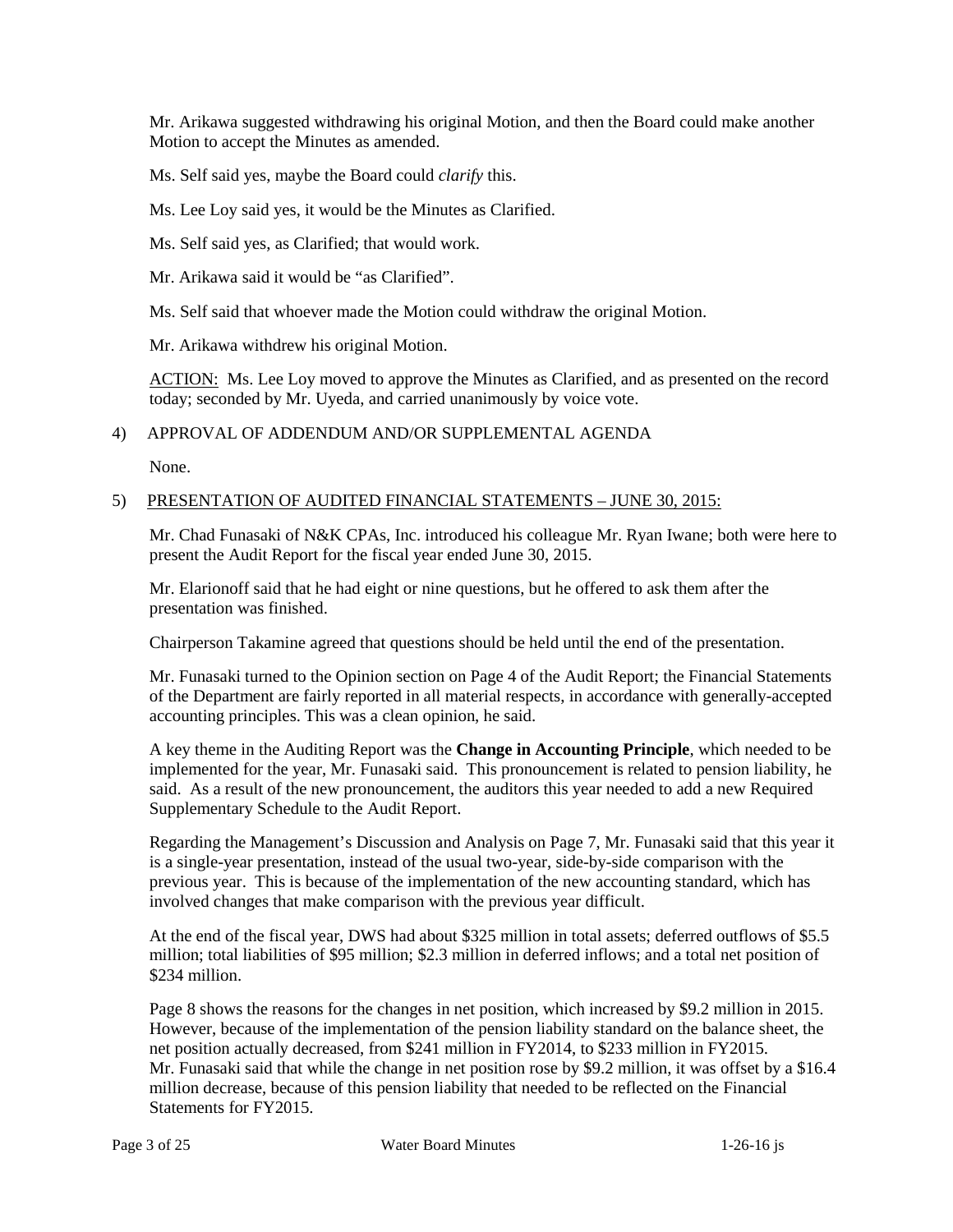Mr. Iwane turned to DWS's Statement of Net Position on Pages 10 and 11. He said that for the accounts, Mr. Iwane said. He said that a deferred *out*flow of resources is similar to an asset, but it is actually applicable to future periods. For that reason, it is separated out, whereas in previous years it would just be lumped in as an asset like a prepaid expense, Mr. Iwane said. The same thing applies to the entry listed as deferred *in*flows of resources; this is similar to a liability such as deferred revenue. This entry applies to future periods, and therefore the standard setters sought to separate it out. In this case, the deferred inflows of resources for FY2015, as related to the GASB 68 most part, things in FY2015 were pretty much business as usual, aside from the implementation of the new accounting standard, known as GASB 68. This was a major change in accounting and financial reporting, Mr. Iwane said. Page 10 shows a new entry on the Financial Statements, related to the GASB 68 implementation; this entry is for \$5.5 million in deferred outflows of resources. The new standards seek to separately identify true assets and liabilities, versus other types of implementation, were \$2.3 million.

 The big number that hit DWS's Financial Statements as a result of GASB 68 is listed under Liabilities – Net Pension Liability, Non-current: **\$20 million**, as of June 30, 2015. This obviously had a huge impact on DWS's Financial Statements, Mr. Iwane said. The biggest impact of the implementation of GASB 68 was on the Statement of Net Position, he said.

Speaking of the entry on Page 12 listed as the Statement of Revenues, Expenses and Changes in Net Position, pension expenses appear to have increased by approximately \$880,000.00.

 Mr. Iwane turned to Note F on Page 27, listed as the Employee Benefit Notes. This entry shows most dramatically how DWS's pension information changed with the implementation of GASB 68. contributions to the pension plan, for a total of \$1.9 million. The schedule shows how the deferred (ERS) during FY15. That number is sitting in the column listed as deferred outflows of resources Page 28 shows a five-year schedule of deferred outflows of resources related to the Department's outflows and deferred inflows will be recognized as pension expenses from FY16 through FY20. Referring to the \$1.9 million, that is what DWS actually paid into the Employee Retirement System *this* year; it is going to offset the pension liability next year, Mr. Iwane said.

Pages 29 and 30 involve actuarial assumptions that the auditors used to come up with the estimated pension liability. These assumptions were used on a statewide basis; they were not unique to DWS, Mr. Iwane said.

 June 30, 2014. The result of that was to reduce the beginning net position value, offset by approximately \$2 million in deferred outflows of resources; this will represent what was paid in to ERS during FY14, Mr. Iwane said. Therefore, the net effect was about \$16.4 million, which is the Note I on Pages 35 and 36 deals with the Change in Accounting Principle. It shows that as of June 30, 2014, DWS's net position was approximately \$241 million, but that number needed to be adjusted to take into consideration the impact of GASB 68, Mr. Iwane said. The auditors needed to bring in about \$18.4 million in net pension liability, i.e., DWS's share of net pension liability as of amount by which the net position was impacted by the implementation of GASB 68.

 Mr. Funasaki said that this is DWS's piece of the ERS's huge pension liability. This will now be Statements. He reiterated that this is an estimate that was determined by an actuary, he said. reflected in all state and county departments' Financial Statements, not just DWS's Financial

Mr. Iwane said that Page 39 shows DWS's Proportionate Share of the Net Pension Liability. though the audit is talking about FY14 and FY15, the dates shown on the schedule are different, i.e., DWS's share in FY15 was \$20.5 million, and in FY14 it was \$18.4 million. He noted that even they show the measurement period as the fiscal year ended June 30, 2014, and the fiscal year ended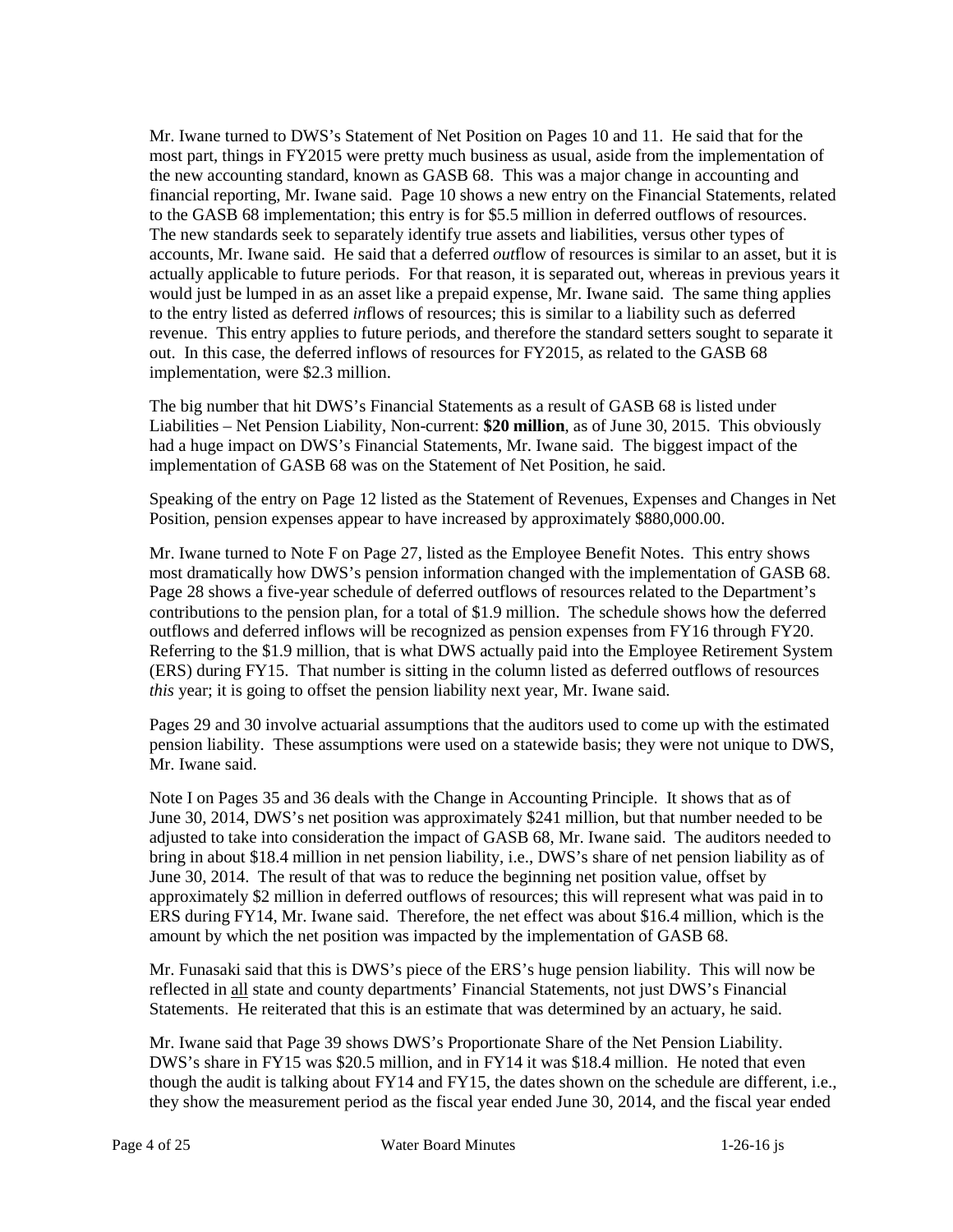June 30, 2013. The reason those dates were used by the actuaries was because the decision was made at the state level to use a *prior period,* so as not to delay the Financial Statements. Mr. Iwane said that if the actuaries used FY15, the Audit Report would not have been ready today.

 really supposed to show 10 years' worth of information, but only two years' worth of information was available. That schedule is going to build over the succeeding years, so next year there will be Mr. Iwane said that the schedule listed as DWS's Proportionate Share of the Net Pension Liability is three years' worth of information, followed by four years' worth of information, etc.

Page 40 shows 10 years' worth of pension contributions by DWS, which comprise both the employer share and the employee share of contributions.

 Mr. Funasaki said that on Page 42, the auditors noted a significant deficiency in internal control, something that warranted being brought to Management's attention. The significant weakness is which is elaborated upon later in the report. He said that this is not a material weakness, but it is identified on Page 43, he said.

 recommended that DWS reevaluate the collection process. Mr. Funasaki noted that the auditors The auditors identified some segregation issues involving the daily cash collections process, saying that somebody with access to assets should not be doing certain tasks. Mr. Funasaki said that one of the auditors' recommendations was to segregate the access to assets function within the cash collection procedures. The auditors brought the matter to Management's attention, and tested 25 business days, and the test came out clean, i.e., there were no irregularities or errors during the testing period. The auditors did not audit Management's Response, listed on Page 43.

Mr. Elarionoff commented that the accounting language used in the Opinion on Page 4 was hard to understand for him, specifically the time period mentioned in that entry.

 Mr. Funasaki said that it was standard wording. He noted that the point in time for DWS's net position, as written in the Opinion, was as of June 30, 2015. This balance sheet is a point in time, so it is as of June 30, 2015, he said.

 Mr. Elarionoff asked Mr. Funasaki to explain the entry listed on Page 4 as Other Matters. He asked information because the limited procedures do not provide us with sufficient evidence to express an him to explain the sentence saying: "We do not express an opinion or provide any assurance on the opinion or provide any assurance."

 Mr. Funasaki said that the standards require the auditors to have things such as the Management's Discussion and Analysis in the report, but N&K CPAs do not audit or opine on that information.

Mr. Elarionoff asked why the standards require it.

Mr. Funasaki said that the standards require that it be disclosed in the report.

Mr. Elarionoff asked why the information is not relevant, yet the standards require it.

 is why the standard setters want such Supplementary Schedules, etc., to be included in the Audit Mr. Iwane said he believed that the standards setters feel that the information is relevant and useful; it allows users to understand and make decisions based on the information that they are seeing. That Report.

Mr. Elarionoff asked whether the entry regarding Consumption on Page 9 and the entry on Page 12 on Operating Revenues were the same thing. He asked if this was what DWS is making from selling that much water.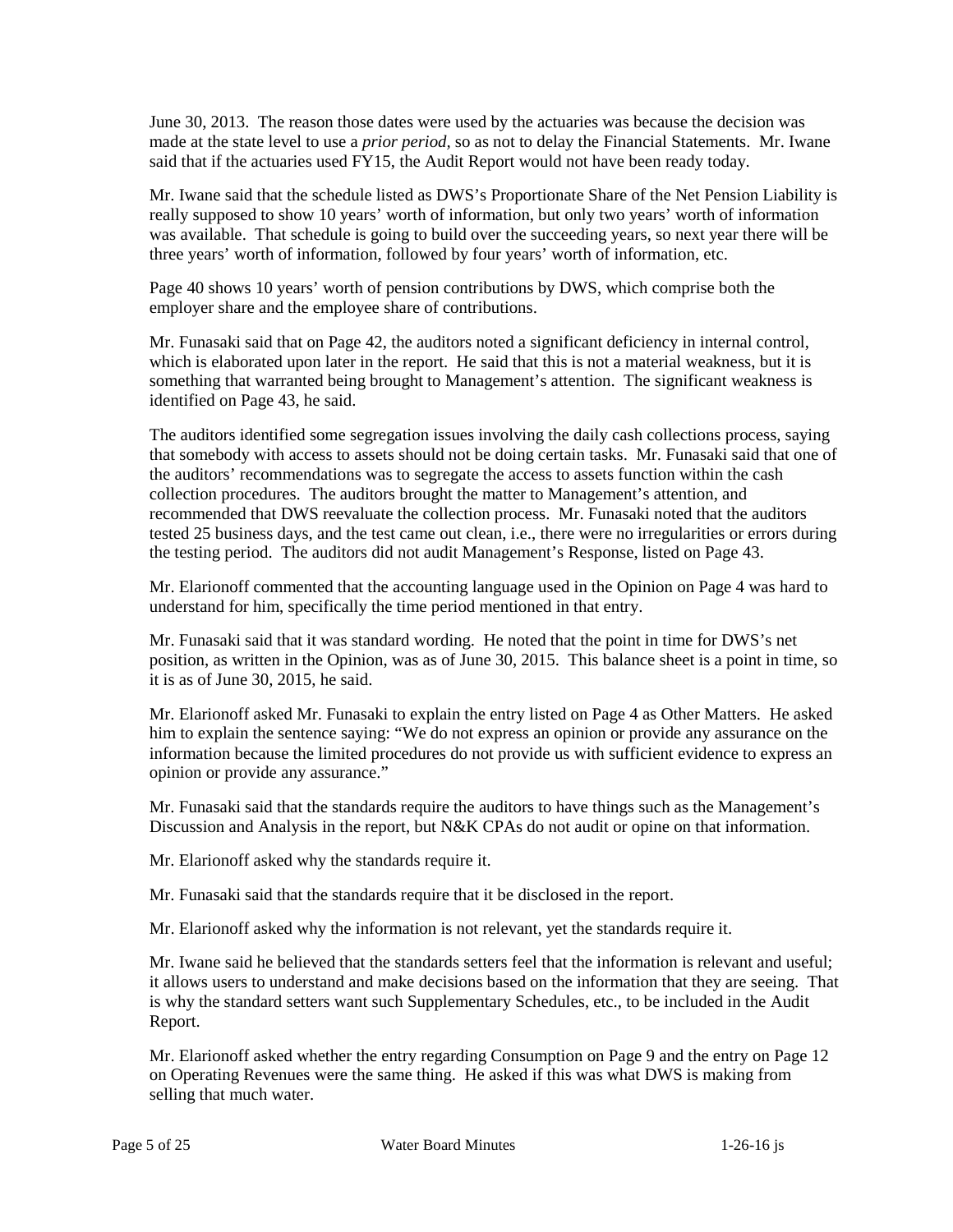Mr. Iwane said no, the Operating Revenues were in dollars, and the consumption was in gallons.

Mr. Elarionoff asked what Provision for Doubtful Accounts meant, as listed on Page 14.

 Mr. Funasaki said that it meant Receivables that the Department does not expect to collect, which DWS establishes an allowance for. These are accounts that are written off, he said. He noted that among Receivables, there will be some accounts that the Department cannot collect on.

Mr. Elarionoff asked what Other Accrued Liabilities were comprised of, listed on Page 14.

 Mr. Funasaki said that it is comprised of a variety of categories, but he did not know offhand what was grouped together to comprise Other Accrued Liabilities.

Mr. Elarionoff said okay, he was just curious. Turning to Page 21, he asked what Services meant.

The Manager-Chief Engineer said he believed that meant service laterals.

Mr. Elarionoff took issue with the word Assumption, as in Actuarial Assumptions, on Page 29. He said as a former policeman, he never used that term. He asked if Assumptions in this case meant something else in accounting language.

 actuary. Factors like mortality rates, etc., were taken into consideration, he said. Estimates are hard, he said. Assumptions are used by actuaries to determine what the liability should be, he said. Mr. Funasaki explained that the liability was determined based on estimates generated by an

 Mr. Iwane said that by way of offering assurance, the wording that was used for these Notes followed the sample disclosures that were provided by the Standard itself. That is where the wording came from, he added. Mr. Iwane said that he understood Mr. Elarionoff's feeling on assumptions per se.

 Mr. Funasaki said that these are not the auditors' assumptions; the auditors are not making assumptions.

 have been incurred but not reported." He asked why this was not relevant enough to be reported. Mr. Elarionoff said that makes him feel a lot better. He turned to Note G on Page 34, to the section listed Risk Management. He quoted the sentence: "These losses include an estimate of claims that

 as yet unreported. That too is an actuarial estimate; it is an estimate based on assumptions, he said. Mr. Funasaki said that it was indeed relevant. He noted that this section deals with insurance, which includes known claims for which a liability is established; there are also claims incurred which are

 Mr. Elarionoff turned to Page 42, where the last sentence in the first paragraph says: "We did 2015-001, that we consider to be a significant deficiency." He then turned to Page 43, to the sentence that says: "Therefore, the duties assigned to the Waterworks Controller do not appear to be design of internal controls over cash collections." Mr. Elarionoff said he took the auditors' previous identify a deficiency in internal control, described in the accompanying schedule of findings as item adequately segregated." Under Recommendation, it says: "Management should reevaluate the comments on the subject to signify they thought this was no big deal.

significant deficiency was unimportant. However, it is not to a point where it could result in a *material misstatement* in the Financial Statements. The auditors felt that the significant deficiency controls are not operating, such that it could result in a very big misstatement in the Financial Statements. Mr. Funasaki said that the Audit Report is saying that these Financial Statements are Mr. Funasaki said he was sorry if Mr. Elarionoff interpreted it that way. He did not mean that the was important enough to bring to Management's attention. A material weakness exists when the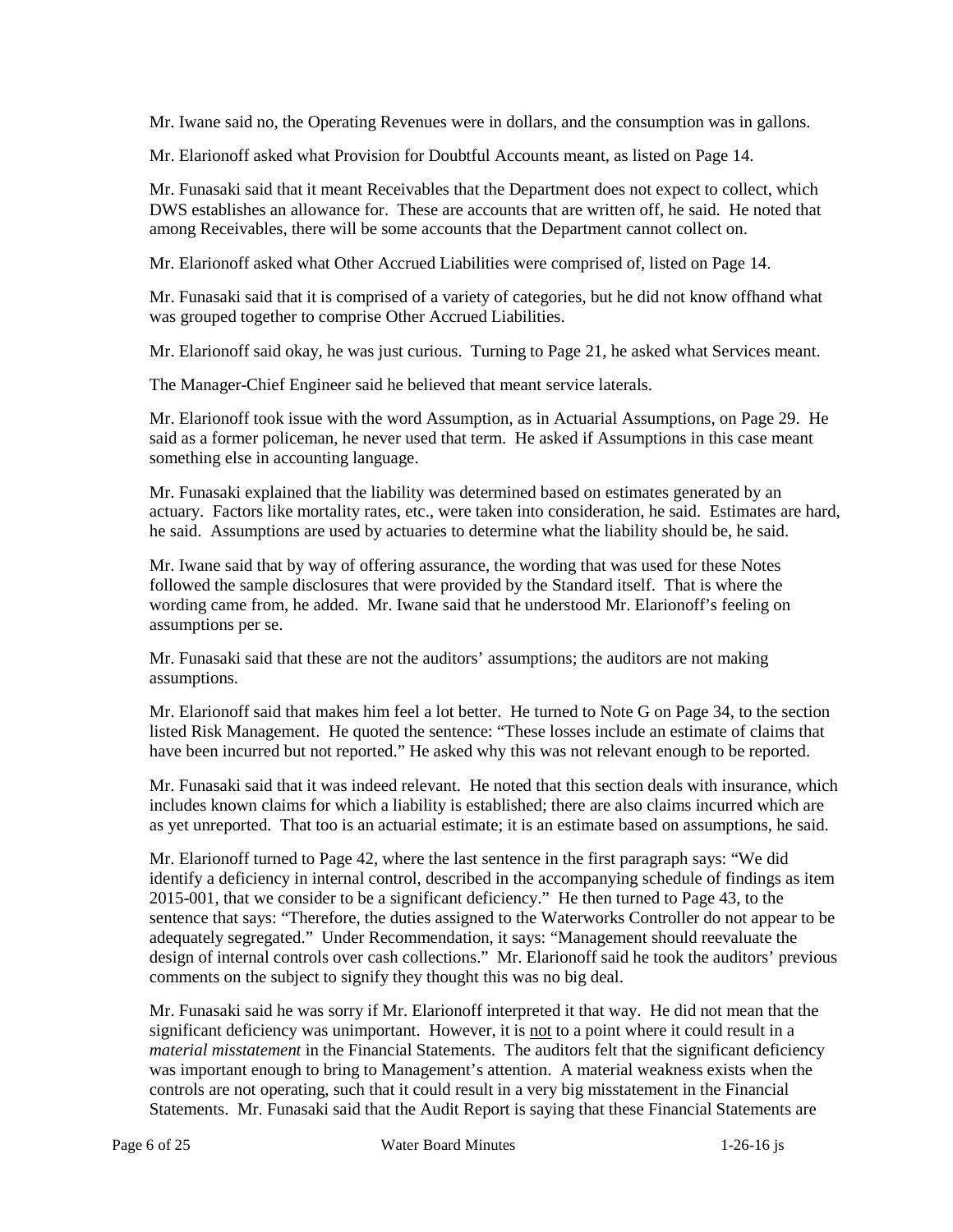fairly presented, in all material respects. He reiterated that he was not saying the significant deficiency was no big deal; it was significant enough that the auditors felt they needed to communicate to Management. By definition, that is what a significant deficiency is.

 Mr. Robinson said that he had a hard time understanding the whole thing about the pension liability. rule so that now, DWS has to report it as a liability. He said he was sure that DWS, along with a lot longer; he asked if it was due to ERS's realization that it has lost money. He asked if it was due to DWS hiring more people than expected. He summed up, asking what the change was due to. He noted that on Page 40, DWS is portrayed as having paid what it was supposed to pay into the pension system every year. He said that here, all of a sudden, the Government Accounting Standards Board (GASB) awakes to this big pension liability, and decides to change the accounting of other government entities, have been paying what the ERS required them to pay, in accordance with prior standards. He asked if this change in the accounting standard was due to people living

 Mr. Funasaki said it could very well be due to all of the above reasons. Every county and State department in Hawai'i has its share of pension contributions to ERS. While DWS and other departments have been paying their required amounts, this estimated liability, etc., was never *until*  the reasons are for the change, but it is likely that the change is due to the reasons Mr. Robinson just *now* put on anybody's Financial Statements. Mr. Funasaki said he was not 100 percent sure what mentioned.

 actuary to judge what it is actually going to cost, over time. He said that he did not think that there and CIP increases, etc. He said he was confused that all of a sudden, the actuaries came up with \$20 million or whatever it was; he was not clear on how that number was determined. Mr. Robinson said he was mystified by the methodology used to determine the amount of money that is actually owed to ERS; it was still not clear how that was arrived at. He asked if it was based on the salaries that employees are getting, or based on life expectancy, which would enable the was any change in items such as: return on investment; annual expected increase in employment;

 The actuary is trying to actuarially determine what that liability is, as of a given point in time. The actual net fiduciary amount that is sitting at ERS is also used to calculate the net pension liability as this would give one the collective pension liability that will be allocated among the various counties' Mr. Iwane said that he did not think that the methodology on determining the liability had changed. of a given point in time; this is used to currently pay down this actuarially-determined liability. He said that one would take the net assets of ERS as of a given point in time, less what the liability was; departments and departments within the State of Hawai'i government. That allocation is based on contributions made, in relation to everybody in the ERS system.

 Mr. Robinson asked for confirmation that the allocation was determined by ERS, and that it was put out there collectively by ERS. He assumed that ERS was putting this out as an unfunded pension liability, and is telling State and county departments that ERS wants them to participate in that this amount of money, i.e., as an asset. He would have thought ERS would tell DWS what it needs depiction of how much DWS allocated back to its employees. He said he considered those unfunded liability. He said that rather than to suddenly show a huge deficit on the Financial Statement, he would expect ERS to instead, at some point, issue reports that DWS had contributed to contribute in the coming year. Mr. Robinson said that he had never seen a depiction on the balance sheet previously that showed what the Department's actual contributions to ERS were, nor a contributions to ERS to be "investments," because those contributions are invested in the employees' retirements.

Mr. Funasaki said there is no asset shown here, because it is a net pension liability.

Mr. Robinson said it just shows up all of a sudden; it was confusing to him.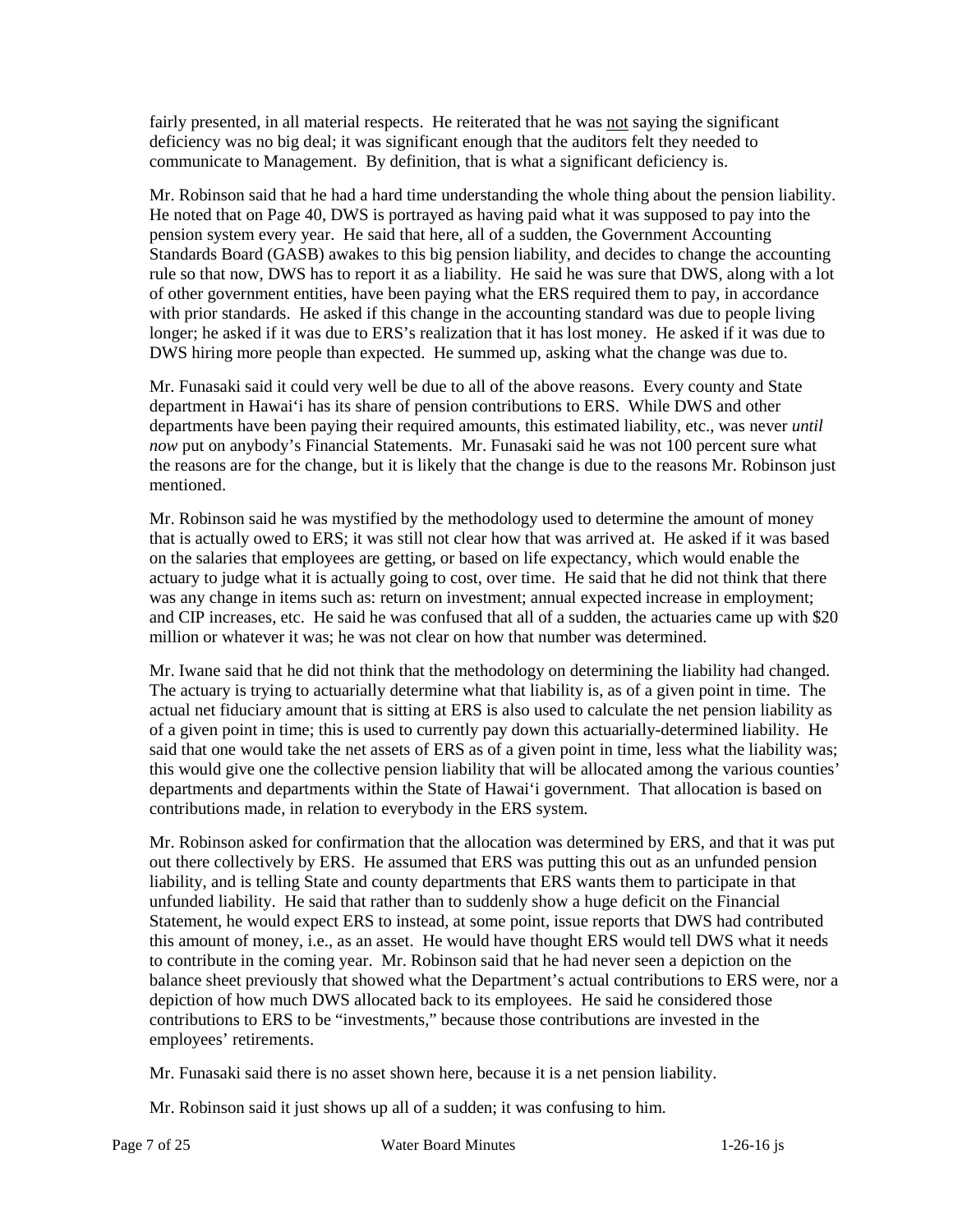no liability in the past, and directly, there really is no liability even as of today. That is because DWS has been paying what it is required by statute to pay, every year, Mr. Iwane said. However, the \$20 million as the amount as of June 30, 2015, that DWS *hypothetically* might have to pay to ERS to ensure that its employees' retirements are funded. Mr. Iwane acknowledged that it is a big Mr. Iwane agreed that DWS has never been deficient in its pension contributions. He said there was things change, and people are indeed living longer; meanwhile, there are concerns over whether the pension fund is ultimately going to be able to pay retirees when the time comes. He said that he saw estimate, which is very much subject to change. He said he believed that account is not showing what the amount will necessarily be, he said.

Mr. Robinson said it represents what the amount *could* be.

 the amount that it should be paying. Mr. Iwane said yes, it is what could be, because ultimately, DWS is paying ERS on a monthly basis

Ms. Iokepa-Moses said this is like a forecast for what DWS might potentially have to pay to cover the employees' retirement.

 Mr. Iwane said yes, that is basically how it is, as of June 30, 2015. This is a big estimate because it amount is not very specific; it just gives one a ballpark idea of what could be a true liability in the he did not believe that ERS would ever require \$20 million to pay up; he did not think was going to is allocated among a big pool of employees all over the state of Hawai'i, not just DWS. This event that ERS cannot pay. However, Mr. Iwane did not believe that day is going to come. He said ever happen.

 for that amount, because it shows up as a liability on its own balance sheet. In essence, the Board is the Board *is* liable for it. Mr. Robinson said that if the Board accepts this Audit Report, the Board in essence becomes liable on the hook. He said he knows the auditors will say that the Board does not really have to pay, but

Mr. Iwane said that because it shows up as a liability, Mr. Robinson is correct.

 it is liable for that amount. He did not think that ERS is going to send the Board to the collection acknowledgment that the Board thinks it is right. Mr. Robinson said he understood how accounting money in a 401(k), he said. DWS should be expecting ERS to operate in a responsible manner; ERS what ERS *should* have. Mr. Robinson bemoaned that that has never been shown as an actual asset. Mr. Robinson said that if the Board accepts this Audit Report, the Board will be acknowledging that agency to demand that money from the Board. However, accepting the Audit Report is an standards change, but it was bothersome to him that the Financial Statement does not show the total ERS contributions, and what that amount, allocated back to DWS, is. He wanted to see an offsetting liability, because DWS has contributed all of this money through all of the years. It was like putting did not have an offset to show what DWS has contributed, Mr. Robinson said. The Board is going to have to acknowledge a liability from what is the differential on what ERS says ERS has, versus

 the balance sheet, on the asset side. He reiterated that it was a cost-sharing plan. Mr. Funasaki said that this is just a cost-sharing arrangement; it is a multiple-employer retirement plan. He did not know if there was a mechanism to carve out DWS's contributions as an entry on

 distinction, but it would be something for ERS to work on. Mr. Robinson noted that while DWS has contributed as required by statute, not every government entity has been as diligent in its contributions. He believed that the liability that is being put on DWS's books is due to those delinquent agencies. He said he did not know how to draw that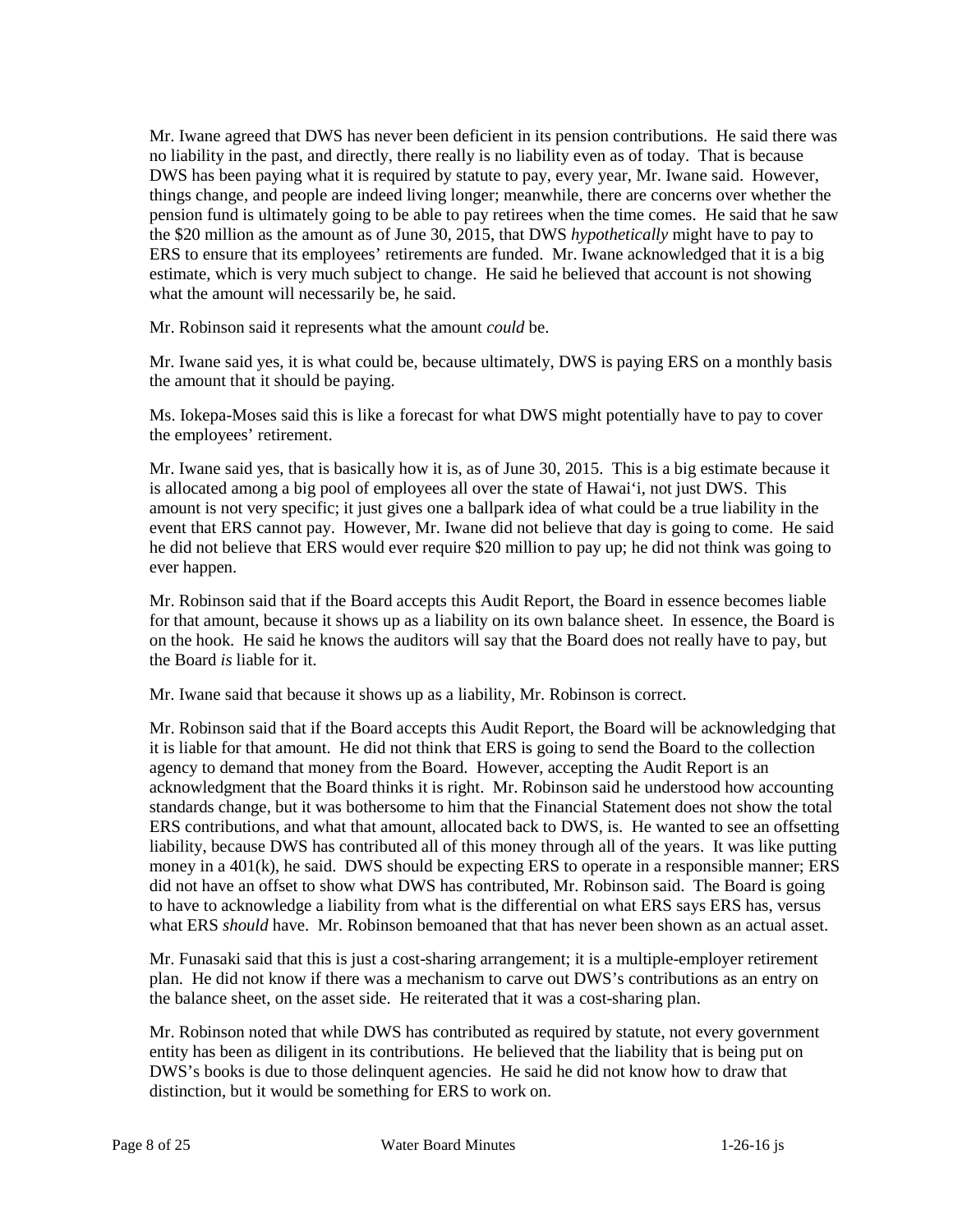Mr. Funasaki said that was a good point.

 Ms. Lee Loy agreed; the Board today got a tiny little snapshot, but there is a bigger picture of agencies not paying their share.

with this, either. The County of Hawai'i's share as a whole is a huge amount, and it really changes Mr. Funasaki said he was sure that there are a lot of counties and State agencies that are not happy the way the Financial Statements look.

Mr. Robinson asked whether this liability will affect bond ratings in Hawai'i.

 Mr. Funasaki said he thought the bond rating agencies will take this into account; every jurisdiction where pension liability is an issue is going to be affected.

Mr. Iwane said this is not specific to DWS alone, nor to Hawai'i alone. This pension liability issue is everywhere; some localities have it worse than others, he said.

Mr. Funasaki acknowledged that the new standard will totally alter the way DWS's Financial Statements look.

 Mr. Robinson said that DWS, by being consistent in its payments into ERS, is actually helping the other departments that are not current in their pension contributions.

 Mr. Funasaki said that DWS could go into a deficit-net position because of this; DWS's equity could go negative.

 Ms. Lee Loy asked about the auditors' recommendation regarding the significant deficiency. She asked how DWS could improve that situation; she asked if DWS should step away from cash collections, and instead move into other forms of payments.

 take a look at the process then. The auditors are not mandating anything specific; there are various things that can be done, he said. Mr. Funasaki said the auditors are not saying that the significant deficiency will never go away if DWS does not segregate the internal control duties. He suggested implementation of mitigation measures, but did not elaborate. Mr. Funasaki said that the auditors would go back next year and

Ms. Lee Loy asked if the auditors are suggesting that DWS step away from cash collections, and if so, she wondered what type of equipment and staff that Accounting would need to switch to.

Mr. Funasaki shied away from giving details, saying only that the auditors will definitely revisit this issue next year.

 already spoken to the Manager-Chief Engineer and other management staff, so they are aware of the issue. DWS Management ultimately knows better than the auditors; Management knows what they can live with and what they cannot live with, he said. Stepping away from cash collections could cause more problems, he said. All that the auditors are saying is that the current situation is not ideal, and there will be a cost benefit to any kind of change that DWS makes, Mr. Iwane said. He believed that collectively, Management and the Board will come up with the best solution. Mr. Iwane said that the main idea was to bring it to Management's attention; the auditors have

 Ms. Wilson asked whether this Audit Report will be shared with the County Council or the Mayor, and asked whether DWS would share it with anyone else.

Mr. Iwane said he believed it was posted on the DWS website.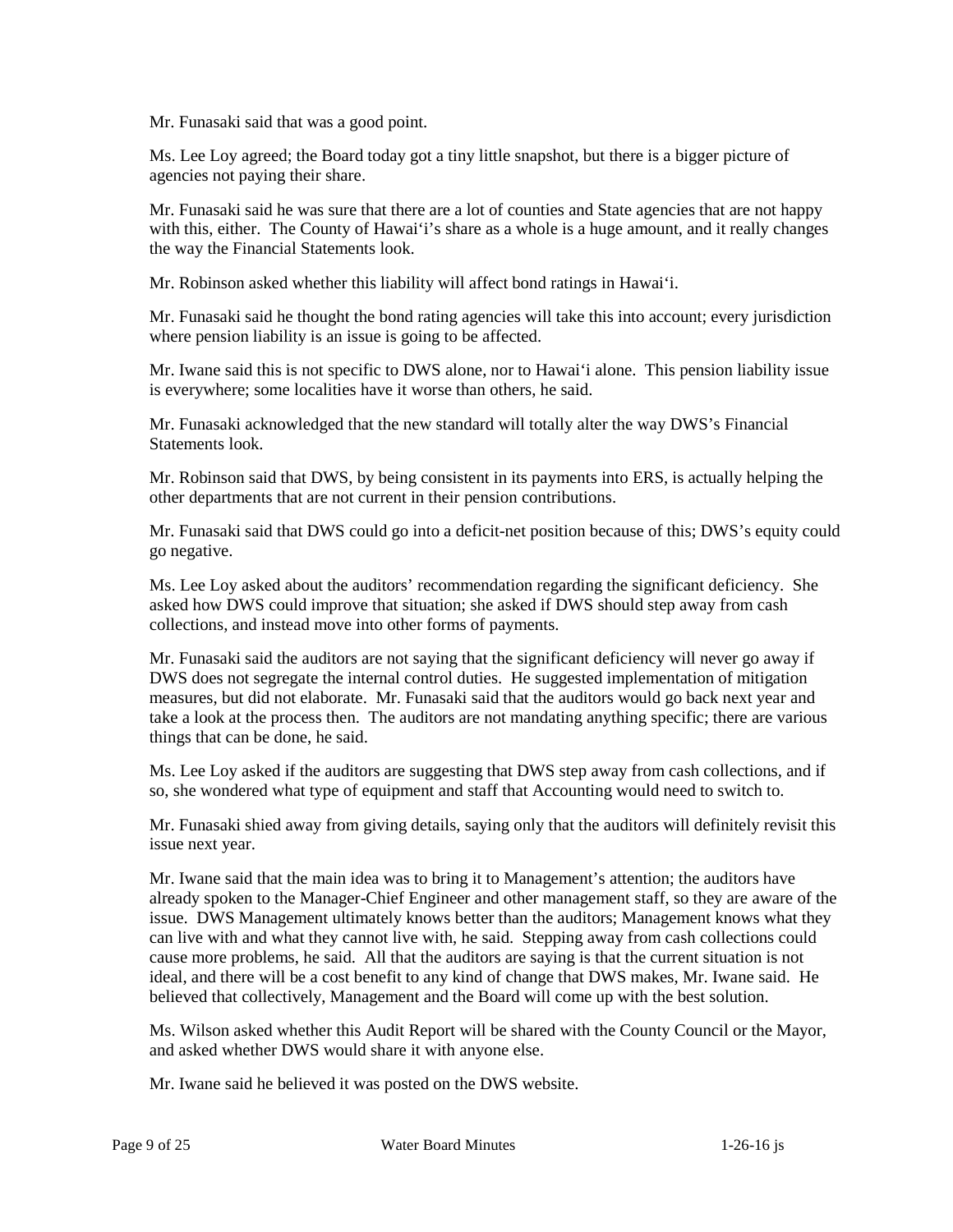Mr. Sumada said that DWS gives the Audit Report to the State Revolving Fund and the U.S. Department of Agriculture (USDA), both of which loan funds to DWS. Other than that, the Board is the main recipient of the Audit Report.

Ms. Wilson asked if this was an Item that would be on the Council Agenda.

The Manager-Chief Engineer said no. The Water Board is DWS's governing body, and this Audit Report becomes public record if somebody requests to see it. DWS is obligated to provide access to it, but the Department does not hand out copies unless requested.

Chairperson Takamine asked about the five-year schedule of Deferred Outflow of Resources on Page 28. The first four years listed are the same amount each year: \$168,978.00, but in the fifth year, FY20, the amount jumps up to \$585,720.00. He asked why the amount ballooned in FY20.

 Deferred Outflows and the Net Deferred Inflows. Two of the three components are amortized over Mr. Iwane said it was due to the different amortizations of the components that make up the Net a 5.76 year period, while the component was amortized over a five-year period; that is what is causing the big amount showing up in FY20, Mr. Iwane said.

ACTION: Ms. Lee Loy moved to approve the Audit Report provided by N&K CPAs, Inc.; seconded by Ms. Iokepa-Moses, and carried unanimously by voice vote.

# 6) SOUTH HILO:

# A. **JOB NO. 2014-1009, PANA'EWA WELL A REPAIR:**

This project generally consists of the replacement of the existing well vertical hollow shaft motor, pump, column pipe, lineshaft, lineshaft bearings, all appurtenant equipment, such as strapping, and chlorination of the well and pumping assembly, in accordance with the plans and specifications.

Bids for this project were opened on January 14, 2016, at 1:30 p.m., and the following are the bid results:

| <b>Bidder</b>                                  | <b>Bid Amount</b> |
|------------------------------------------------|-------------------|
| Beylik Drilling and Pump Service, Inc.         | \$228,970.00      |
| Derrick's Well Drilling and Pump Services, LLC | \$149,000.00      |

Project Costs:

| 1) Low Bidder (Derrick's Well Drilling and Pump Services, LLC) | \$149,000.00 |
|----------------------------------------------------------------|--------------|
| 2) Contingencies $(10.0\%)$                                    | \$14,900.00  |
| <b>Total Cost:</b>                                             | \$163,900.00 |

 for this project was \$115,000.00. Funding for this project will be from DWS's CIP Budget under Deepwell Pump Replacement. The contractor will have 180 calendar days to complete this project. The Engineering estimate

The Manager-Chief Engineer recommended that the Board award the contract for JOB NO. 2014 1009, PANA'EWA WELL A REPAIR, to the lowest responsible bidder, Derrick's Well Drilling and Pump Services, LLC, for their bid amount of \$149,000.00, plus \$14,900.00 for contingencies, for a total contract amount of **\$163,900.00**. He further recommended that either the Chairperson or the Vice-Chairperson be authorized to sign the contract, subject to review as to form and legality by Corporation Counsel.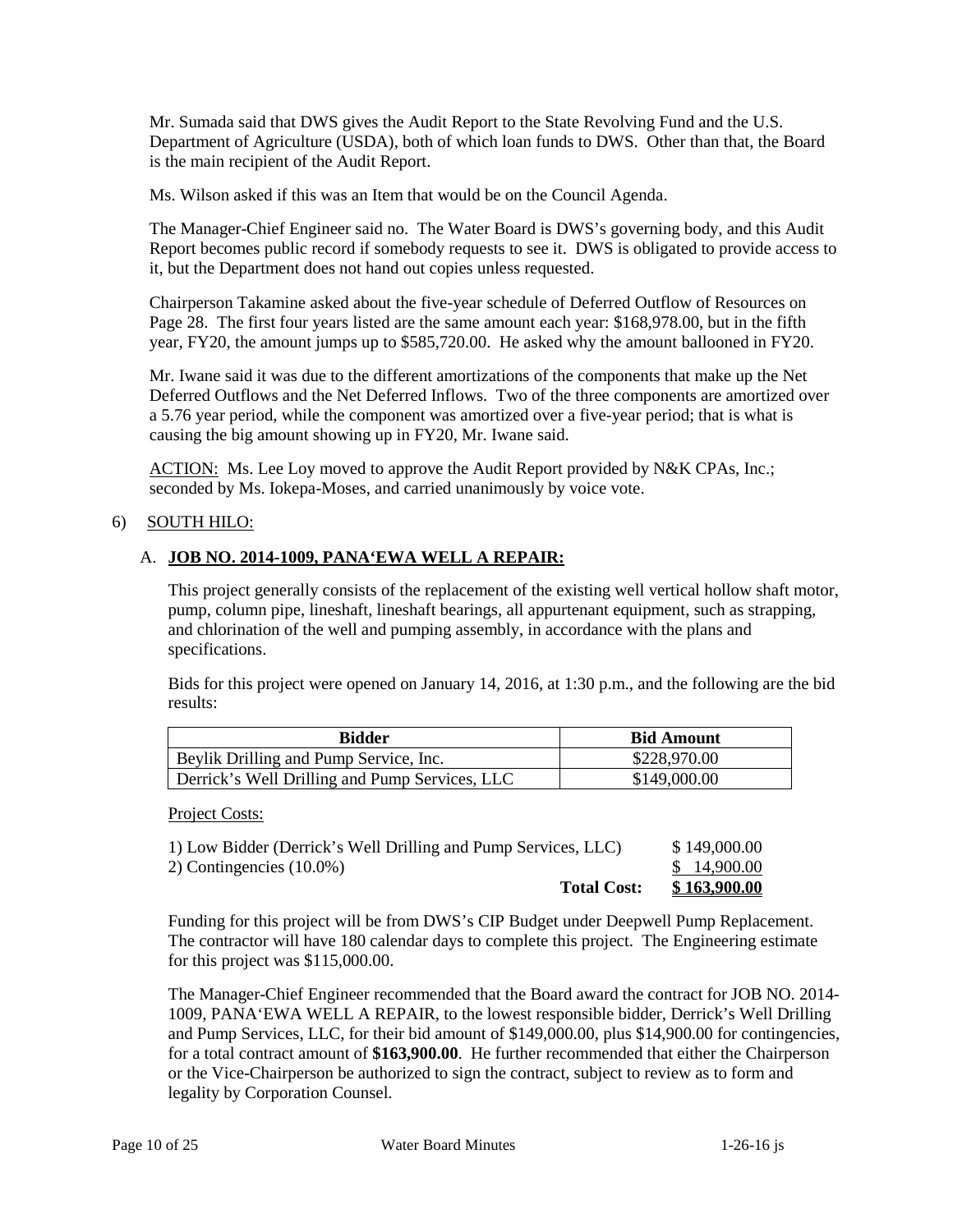MOTION: Ms. Lee Loy moved to approve; seconded by Mr. Arikawa.

The Manager-Chief Engineer noted that this well field supplies a good portion of Hilo.

 Mr. Uyeda noted that there are only two contractors on the island who are bidding on these well repair jobs. He expressed concern that DWS is going to award to the same contractor for this project in Item 9. He said he would have expected that the Booster Pump project would be faster project and for Item 9. He asked how many contracts are open with this company, and he asked if Derrick's has the capacity to keep up with all of these projects. He also asked if 180 days was adequate time, and he asked why the number of calendar days was less for the Booster Pump than a well repair.

 LLC. However, Mr. Young said he understood that Water Resources plans to bid on projects, hope is that the bidding will become more competitive. He noted that the Engineering estimate the gap between the estimate and the actual bids was because the labor charges were significantly Mr. Young acknowledged that currently there were only two contractors bidding on these projects: Beylik Drilling and Pump Service, Inc., and Derrick's Well Drilling and Pump Services, and yet another contractor, whom he did not name, was looking to start bidding in February. The for this project was \$115,000.00, but the actual bids came in much higher. The main reason for higher than the Engineering staff assumed they would be, Mr. Young said.

 Mr. Uyeda repeated his question about whether 180 working days was adequate; he wondered if Derrick's was likely to have to come back for a time extension.

 be custom-made; this means the lead times for such a project are much longer than for a well Mr. Young noted that the Booster Pump project in Item 9 involves discharge heads that needed to repair job.

 Ms. Iokepa-Moses said that it would be nice to see the history of these two contractors. She noted that Derrick's bid is so much lower than Beylik's bid. She wondered whether Derrick's is trying to get the bid, and then hit the Board later for more money.

Mr. Young said that he has not seen that pattern with well repairs.

ACTION: Motion carried unanimously by voice vote.

# 7) NORTH HILO:

# A. **JOB NO. 2005-870, LAUPĀHOEHOE (MANOWAI'ŌPAE) 0.5 MG RESERVOIR:**

The contractor, Yamada Paint Contracting, Inc., dba. GW Construction, is requesting a contract time extension of 4 working days (6 calendar days). This is the third time extension request for this project.

| Ext.<br># | From (Date) | To (Date)  | Days<br>(Calendar) | Reason                                                                                                                                                    |
|-----------|-------------|------------|--------------------|-----------------------------------------------------------------------------------------------------------------------------------------------------------|
|           | 10/18/2015  | 01/08/2016 | 82                 | Inclement and unworkable weather<br>conditions (16 working days) and<br>design changes realigning new access<br>easement (additional 60 calendar<br>days) |
| ◠         | 01/08/2016  | 02/04/2016 | 23                 | Inclement and unworkable weather<br>conditions (6 working days) and<br>DWS's request to stop work to address                                              |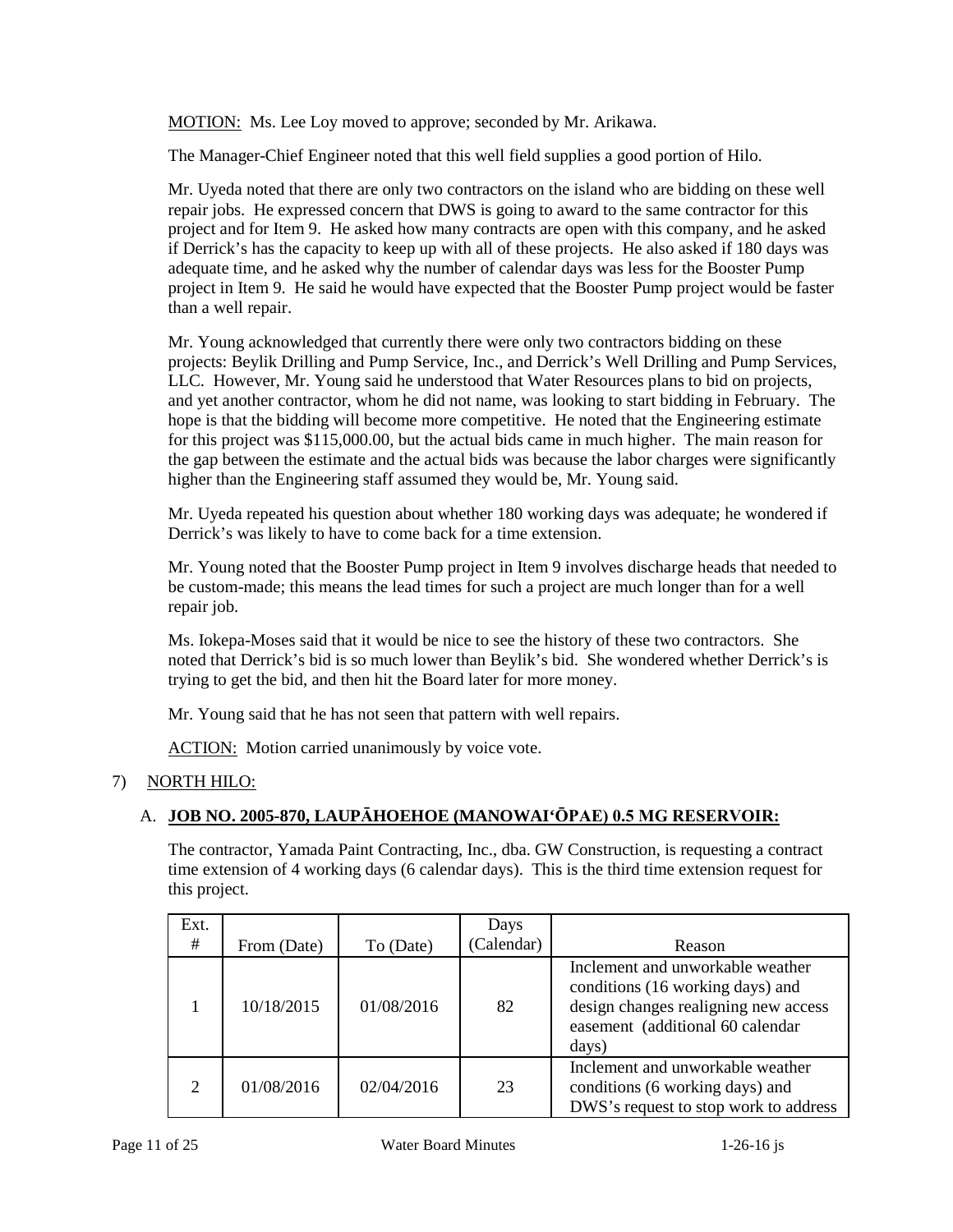|                                     |            |            | a safety concern (additional 17<br>calendar days)               |
|-------------------------------------|------------|------------|-----------------------------------------------------------------|
|                                     | 02/04/2016 | 02/10/2016 | Inclement and unworkable weather<br>conditions (4 working days) |
| Total Days (including this request) |            |            |                                                                 |

The contractor's time extension request of 4 working days (6 calendar days) is in concurrence with the Department's tally of reported agreed upon rain-outs.

 working days (6 calendar days) to Yamada Paint Contracting, Inc., dba GW Construction, for JOB NO. 2005-870, LAUPĀHOEHOE (MANOWAI'ŌPAE) 0.5 MG Reservoir. If approved, the The Manager-Chief Engineer recommended that the Board grant this contract time extension of 4 contract completion date will be extended from February 4, 2016, to February 10, 2016.

MOTION: Ms. Lee Loy moved to approve; seconded by Ms. Wilson.

 Mr. Inaba said that the contractor is just waiting for delivery of the SCADA cabinet and other equipment. He noted that the rainout days mentioned above are a black-and-white thing in the General Rules and Covenants; these have been duly verified at the site.

ACTION: Motion carried unanimously by voice vote.

# 8) HĀMĀKUA:

# **A. JOB NO. 2008-945, ĀHUALOA-HONOKA'A TRANSMISSION WATERLINE, PHASE 2:**

 calendar days. This time extension request is in conjunction with the Department acquiring the NPDES permit for the contractor's State Right-of-Way permit to complete the project. This is the The contractor, Isemoto Contracting Co., Ltd., is requesting a contract time extension of 89 first time extension request for this project.

| Ext.       |             |            | Davs       |                                                                 |
|------------|-------------|------------|------------|-----------------------------------------------------------------|
| $^{\rm +}$ | From (Date) | To (Date)  | (Calendar) | Reason                                                          |
|            | 1/2/2016    | 03/31/2016 | 89         | NPDES permit requirement for work<br>within State Right-of-Way. |

The Manager-Chief Engineer recommended that the Board grant this contract time extension of 89 calendar days to Isemoto Contracting Co., Ltd., for JOB NO. 2008-945, ĀHUALOA-HONOKA'A TRANSMISSION WATERLINE, PHASE 2. If approved, the contract completion date will be extended from January 2, 2016, to March 31, 2016.

MOTION: Ms. Lee Loy moved to approve; seconded by Ms. Wilson.

 well on the mauka side, down towards Honoka'a Town, in the vicinity of Tex Drive In. Initially recently been resolved; DWS and State Highways have executed the Use and Occupancy permit.<br>Page 12 of 25 Water Board Minutes 1-26-16 js The Manager-Chief Engineer explained that this project entails a transmission line from DWS's this was a single project, but DWS subsequently broke it up into two phases; the reasons were: funding and the State Highways right-of-way issue. At that time, DWS did a National Pollutant Discharge Elimination System (NPDES) permit for the whole project. DWS completed Phase 1 of the project, and then proceeded with Phase 2, thinking optimistically that the Department could clear the State Highways hurdle. Meanwhile, DWS had secured funding from the State Revolving Fund (SRF). DWS bid Phase 2 out, anticipating that during the bidding process, the State Highway permit approval would have been secured. As it turns out, that process has only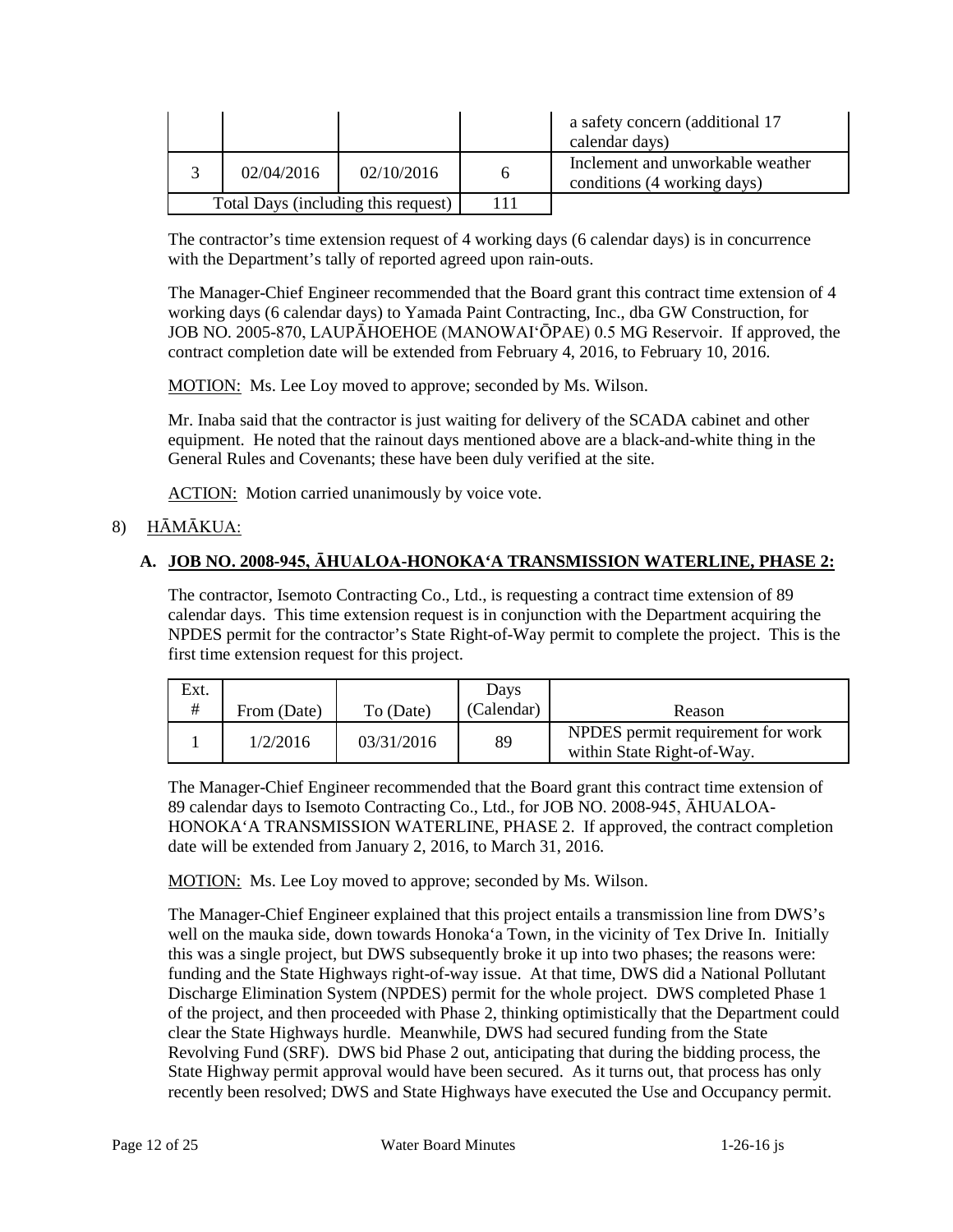NPDES is on the State Department of Transportation's checklist for *their* permit; the NPDES needs to be taken care of to get the State Highways permit, too. The time extension is not the DWS had thought that a new NPDES was not required for Phase 2, but the State Department of Health's Clean Water Branch thought otherwise. Therefore, DWS is going ahead to do another NPDES update for the entire scope of the project, even though Phase 1 is already done. The contractor's fault, the Manager-Chief Engineer said.

Mr. Arikawa asked for confirmation that the actual completion date was January 2, 2016.

 The Manager-Chief Engineer confirmed this, and apologized that this matter was not brought before the Board in December.

 Ms. Lee Loy asked if the NPDES permit had been prepared and processed; she asked if DWS was only waiting for publication.

The Manager-Chief Engineer said no, DWS is actually re-initiating the process again.

Ms. Lee Loy asked if this could be done within 89 days.

 The Manager-Chief Engineer said DWS is hopeful that it will be possible; the contractor asked for more time, but DWS pared it down, based on what staff felt that it could be done by. He noted that the State has offered DWS some assistance.

Mr. Inaba said yes, the State did offer its help, and that will hopefully expedite things.

Ms. Lee Loy asked if the NPDES will go through the Office of Environmental Quality Control (OEQC) to be published; she asked if instead it would go straight to Department of Health (DOH).

Mr. Inaba confirmed it would go straight to DOH.

Ms. Wilson asked what the timeline for the NPDES permit would be.

 assistance by State Highways to expedite it, it should go faster. Mr. Inaba said that typically it takes at least a month, but because DWS has been offered

The Manager-Chief Engineer noted that DWS had done the NPDES once already, so that would help, too. DWS has all of the pertinent information, he added.

Mr. Inaba explained that DWS had already done the NPDES paperwork for both Phases 1 and 2, but the timeline lapsed, and DWS now has to re-file.

Ms. Wilson said it was because the timeline lapsed that the permit needed to be redone.

 permit open. It was not clear at the time how long it would take to get to Phase 2, and the The Manager-Chief Engineer said that DWS would have had to pay \$500.00 a year to hold that thinking was that it would not be necessary to extend the NPDES for the whole project.

Mr. Uyeda asked how much work remained to be done on the contract.

Mr. Inaba said it was basically a matter of crossing the highway, and doing patching, etc.

Mr. Uyeda said it usually takes about a month, construction-wise, to cross the highway.

The Manager-Chief Engineer said DWS was hoping it would take less time.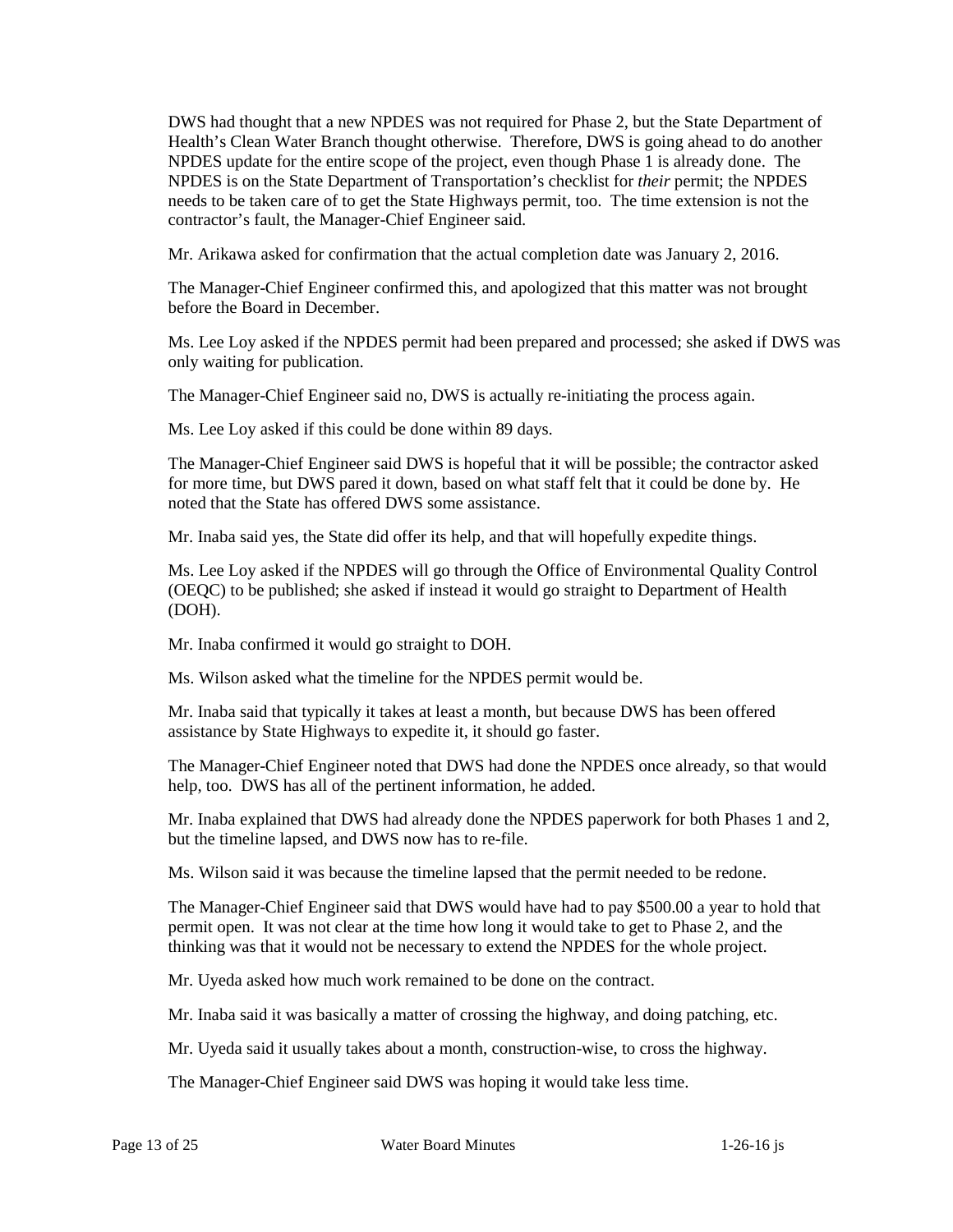Mr. Uyeda expressed doubts that 89 days would be enough time; he thought the Department might come back for a second time extension.

 The Manager-Chief Engineer said that could be the case, but DWS is trying to strike a balance. accountable. At the same time, DWS does not want to make the timeframe unrealistic. Staff DWS does not want to overestimate the time extension; DWS wants to hold the contractor evaluated the time extension request, while being in contact with various external agencies, and this is the timeframe that staff felt comfortable with.

Ms. Wilson asked for confirmation that DWS does not yet have a Right-of-Way permit from the DOT.

Mr. Inaba said this is the one checklist item that the NPDES permit was waiting on.

Ms. Wilson said that DOT is waiting for the NPDES permit in order to get the Right-of-Way.

Mr. Inaba confirmed this.

 Highways Right-of-Way, and for DOT to approve that permit, there are all these requirements. The Manager-Chief Engineer said that DWS has to apply for a permit to work within the State

Mr. Elarionoff asked if this were a Federal mandate, handled by the State.

The Manager-Chief Engineer said the Clean Water Branch oversees the NPDES permit process; it is indeed a Federal mandate, administered by the State.

ACTION: Motion carried unanimously by voice vote.

### 9) NORTH KONA:

# A. **JOB NO. 2015-1042, KALOKO MAUKA #1 STATION BOOSTERS B & D REPAIR:**

This project generally consists of the replacement of the existing pumps and motors; refurbishment of the existing discharge heads; and chlorination of the pumping assembly, in accordance with the plans and specifications.

Bids for this project were opened on January 14, 2016, at 2:30 p.m., and the following are the bid results:

| <b>Bidder</b>                                  | <b>Bid Amount</b> |
|------------------------------------------------|-------------------|
| Beylik Drilling and Pump Service, Inc.         | \$89,200.00       |
| Derrick's Well Drilling and Pump Services, LLC | \$ 80,000.00      |
| Water Resources International, Inc.            | \$115,000.00      |

#### Project Costs:

| <b>Total Cost:</b>                                             | \$88,000.00  |
|----------------------------------------------------------------|--------------|
| 2) Contingencies $(10.0\%)$                                    | \$ 8,000.00  |
| 1) Low Bidder (Derrick's Well Drilling and Pump Services, LLC) | \$ 80,000,00 |

Funding for this project will be from DWS's CIP Budget under Deepwell Pump Replacement. The contractor will have 210 calendar days to complete this project. The Engineering estimate for this project was \$90,000.00.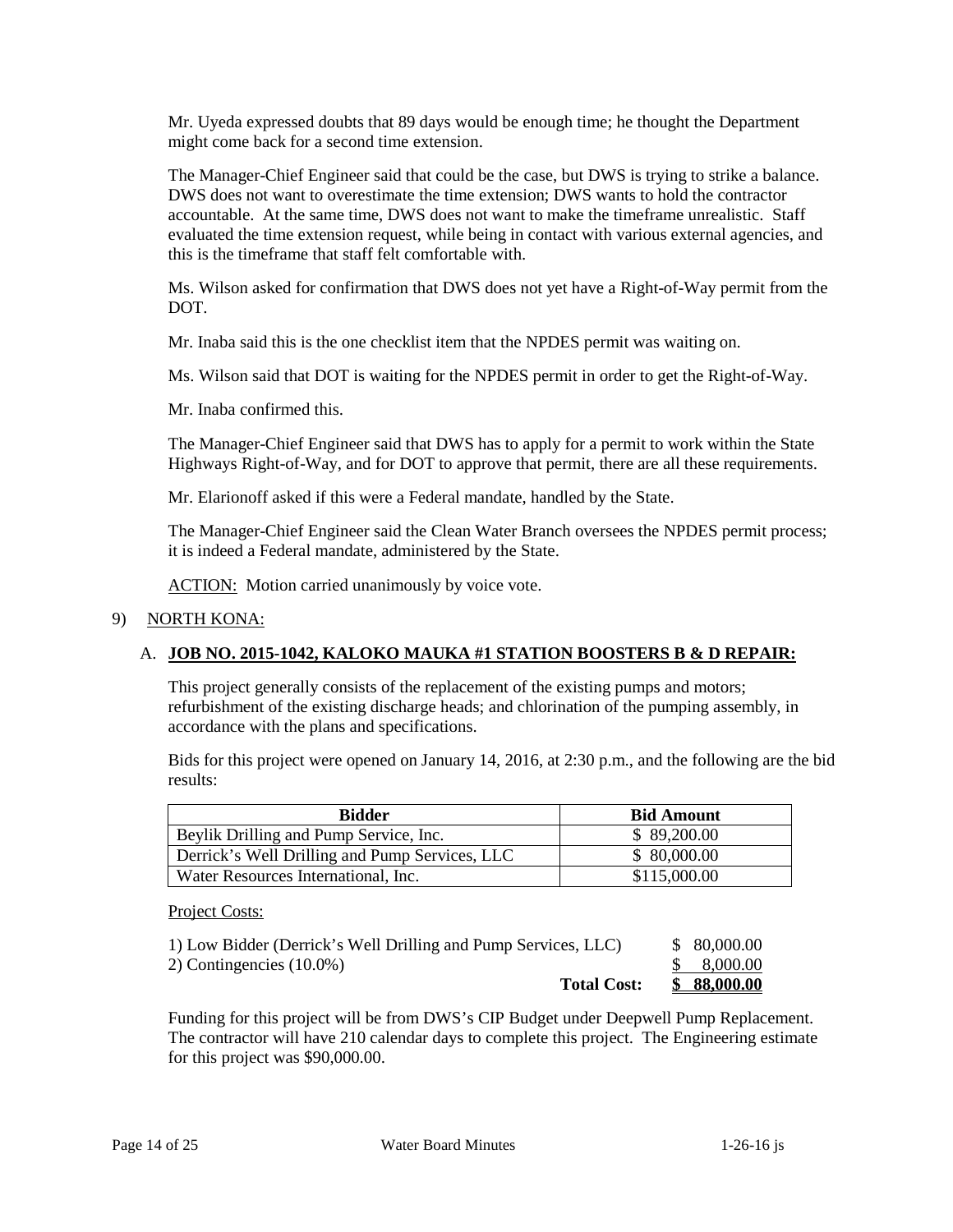1042, KALOKO MAUKA #1 STATION BOOSTERS B & D REPAIR, to the lowest responsible that either the Chairperson or the Vice-Chairperson be authorized to sign the contract, subject to The Manager-Chief Engineer recommended that the Board award the contract for JOB NO. 2015 bidder, Derrick's Well Drilling and Pump Services, LLC, for their bid amount of \$80,000.00, plus \$8,000.00 for contingencies, for a total contract amount of **\$88,000.00**. He further recommended review as to form and legality by Corporation Counsel.

MOTION: Ms. Iokepa-Moses moved to approve; seconded by Mr. Uyeda.

Ms. Iokepa-Moses complimented the nice job on the Engineering estimate.

 Mr. Uyeda asked if there were back-up pumps at the booster station; he asked if it were completely non-operational.

 Mr. Young said that there were four back-up pumps, and one of them, labeled as "B," is down. That one is pretty old; it was installed before Mr. Young joined DWS in 1991.

The Manager-Chief Engineer asked if this were the first time that DWS is replacing it.

 Mr. Young said yes, according to DWS's records, this is the first time that B is being replaced; it is at least 30 years old.

The Manager-Chief Engineer said that is way beyond expected life.

Mr. Young said that other one is 25 years old; that is pretty good life for a booster pump, too.

 thereabouts. However, they have a high head of around 569, he added. The Manager-Chief Engineer noted that these were relatively small, at 30 horsepower or

Mr. Arikawa asked whether Derrick's has enough manpower to do all of these jobs.

 Mr. Young said that Derrick's has been able to keep up so far; he noted that the contractor has jobs on other islands as well as here. Derrick's has the bulk of the jobs, he said.

Mr. Arikawa noted that Item 10 on today's Agenda awards that project to Derrick's, too.

Mr. Young said he said he made a list, and Derrick's name came up over and over again; the contractor does not seem to have a problem keeping up.

Mr. Arikawa said he shared Mr. Uyeda's concern, noting that Derrick's was being awarded three jobs today alone.

 The Manager-Chief Engineer said that DWS too had had the same concerns for quite some time. DWS has to go out to bid with the scope and schedule that meets the Department's needs. DWS cannot go with any assumptions that any particular contractor will be awarded, or that their resources might be stretched thin. The contractors need to let DWS know if they cannot do the requirements of the contract, which includes the completion date. DWS is hopeful that Derrick's job in the allotted amount of time; contractors are contractually obligated to meet the has the resources to do what they need to do within the timeframe.

Ms. Wilson asked if DWS does on-site walk-throughs to ensure that the work gets done.

The Manager-Chief Engineer confirmed that that is always available.

ACTION: Motion carried unanimously by voice vote.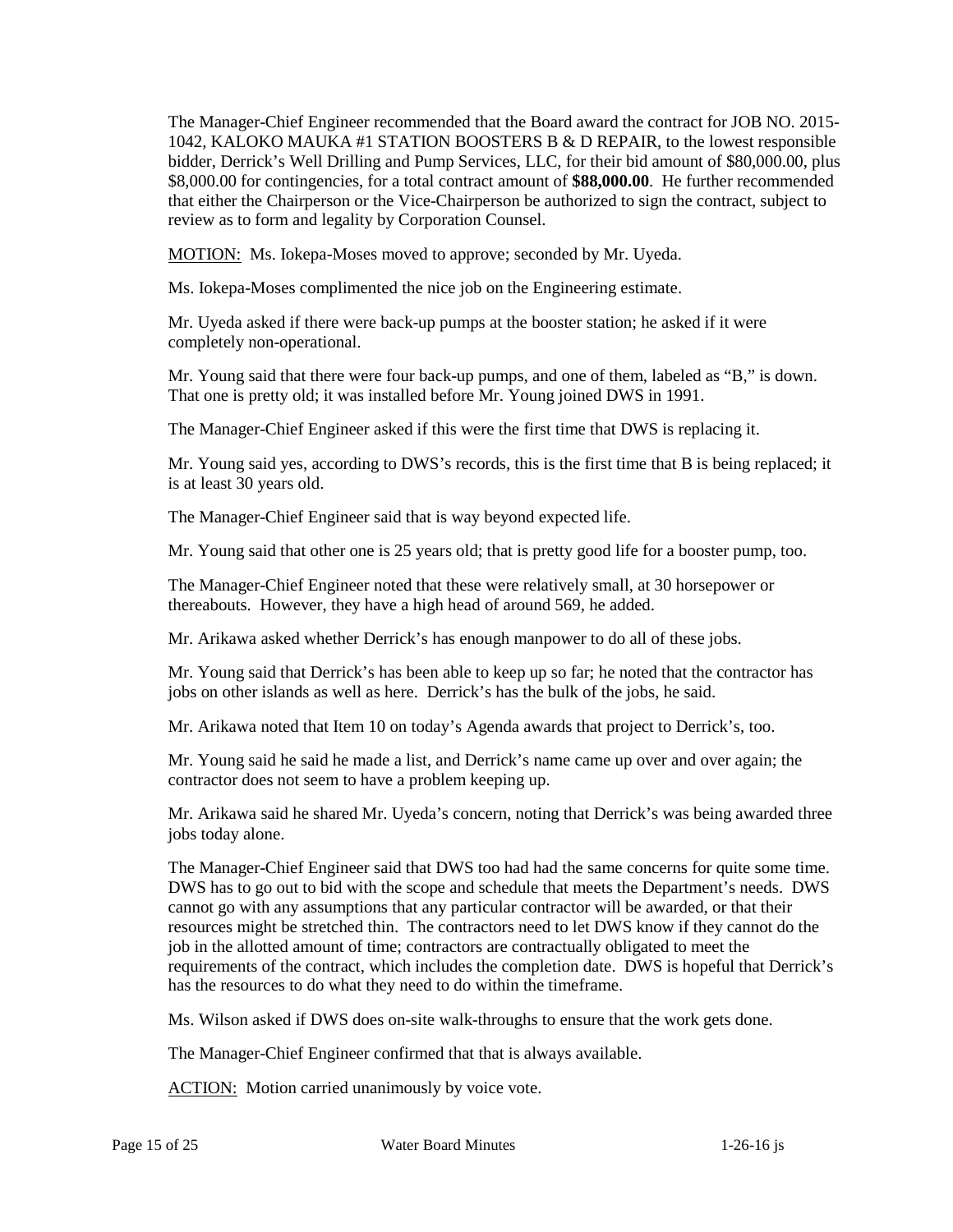### B. DIVISION AND ASSIGNMENT OF WATER UNITS OBTAINED THROUGH THE 1980 **ALI'I DRIVE AGREEMENT TO TMK PARCELS (3) 7-5-020:022 AND 034:**

 provided 220 water units, with Maclab's contribution of \$500.00 per water unit for a total As part of the 1980 Ali'i Drive Agreement, TMK Parcels (3) 7-5-020:022 and (3) 7-5-020:034, which are adjoining parcels and at the time owned by Maclab Enterprises Ltd., were together contribution of \$110,000.00.

 Since then, the two parcels have been sold to different owners. Those owners, through a private agreement executed on November 6, 2015, wish to assign the 220 units proportionally to the two parcels, based on land areas.

 Ninety-seven (97) of the units would be assigned to TMK 7-5-020:022, and the remaining 123 units would be assigned to TMK 7-5-020:034. The 1980 agreement has a provision for assignment of developer's rights to other developers, with the written consent of the Water Board.

 The Manager-Chief Engineer recommended that the Water Board approve the assignment of 97 units to TMK (3) 7-5-020:022 and the assignment of 123 units to TMK (3) 7-5-020:034. He further recommended that the Chairperson or Vice-Chairperson be authorized to execute the appropriate documents.

MOTION: Mr. Arikawa moved to approve; second by Ms. Iokepa-Moses.

 The Manager-Chief Engineer said that in order to move the allotment of the water credits here, the matter had to go before the Board.

 division of the units, individually, to each of these properties, he said. Mr. Inaba said that it was just a division of water units; the units were already assigned to the combined two properties. The properties now have different ownership, and this only involves a

Ms. Iokepa-Moses asked for confirmation that the parties are not asking for more or fewer units; she asked if this was only a division.

Mr. Inaba confirmed that this was only a division.

ACTION: Motion carried unanimously by voice vote.

### 10) SOUTH KONA:

### A. **JOB NO. 2015-1041, KE'EI A DEEPWELL REPAIR:**

 This project generally consists of the replacement of the existing deepwell submersible motor and pump, with DWS furnished pump and Contractor furnished motor; replacement of existing power cable, column pipe, column couplings and all appurtenant equipment; chlorination of the well and pumping assembly; and selective reconfiguration and replacement of above-ground discharge piping assembly.

Bids for this project were opened on January 14, 2016, at 2:00 p.m., and the following are the bid results:

| Bidder                                         | <b>Bid Amount</b> |
|------------------------------------------------|-------------------|
| Derrick's Well Drilling and Pump Services, LLC | \$207,000.00      |
| Beylik Drilling and Pump Service, Inc.         | \$238,390.00      |

Project Costs: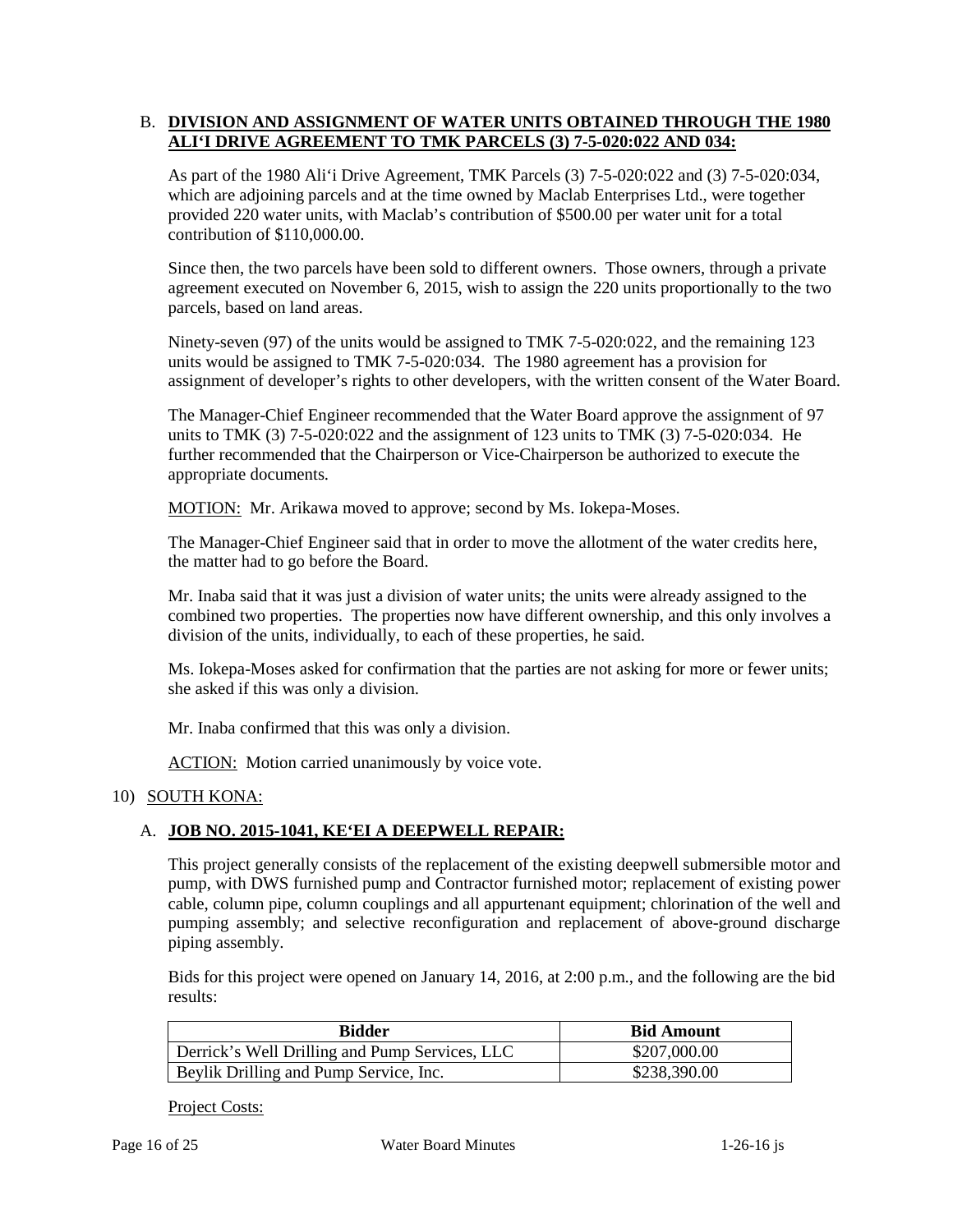| <b>Total Cost:</b>                                             | \$227,700.00 |
|----------------------------------------------------------------|--------------|
| 2) Contingencies (10%)                                         | \$ 20,700.00 |
| 1) Low Bidder (Derrick's Well Drilling and Pump Services, LLC) | \$207,000.00 |

Funding for this project will be from DWS's CIP Budget under Deepwell Pump Replacement. The contractor will have 180 calendar days to complete this project. The Engineering estimate for this project was \$246,000.00.

The Manager-Chief Engineer recommended that the Board award the contract for JOB NO. 2015 1041, KE'EI A DEEPWELL REPAIR, to the lowest responsible bidder, Derrick's Well Drilling and Pump Services, LLC, for their bid amount of \$207,000.00, plus \$20,700.00 for contingencies, for a total contract amount of **\$227,700.00**. He further recommended that either the Chairperson or the Vice-Chairperson be authorized to sign the contract, subject to review as to form and legality by Corporation Counsel.

MOTION: Mr. Arikawa moved to approve; seconded by Mr. Uyeda.

 The Manager-Chief Engineer said that this involves a submersible motor-type deepwell repair. He praised the engineer for this estimate.

Mr. Uyeda asked where this well was located.

Mr. Robinson said that it was about a half-mile down makai on Painted Church Road, in Ke'ei.

Mr. Uyeda said he was concerned that there is a drought situation in the area; he asked what DWS's game plan was to keep up with demand for water amid drought conditions. He acknowledged that DWS had sent out an emergency notice to conserve water. Mr. Uyeda asked if there were any plans in place in the event the situation reaches a critical point; he asked if DWS is rushing to repair the wells that are down.

 The Manager-Chief Engineer said yes, these well repairs are part of DWS's strategy. He noted Haleki'i Well. The Haleki'i Well is down, he said. DWS is working to stay ahead of things by that DWS has five wells in South Kona: four Ke'ei Wells, i.e., Wells A through D, and the repairing or replacing wells, and the Department is also sending out Conservation Notices. DWS is also reaching out individually to high-usage customers. Therefore, it is a multi-pronged approach, he said.

ACTION: Motion carried unanimously by voice vote.

*(Ms. Lee Loy moved to recess; seconded by Ms. Wilson. Recess began at 11:32 a.m., and ended at 11:42 a.m.)* 

### B. 4<sup>th</sup> AMENDMENT TO WELL SITE DEVELOPMENT AGREEMENT, 1250 OCEANSIDE **(HŌKULIA) WELLSITE DEVELOPMENT AGREEMENT - UPDATE:**

concerns or a status update on the revisions to the 4<sup>th</sup> Amendment. DWS included in the Board status of this document, and wants to ensure that things move forward, the Manager-Chief The Manager-Chief Engineer said this Item was put on the Agenda in case there were any packets the version that the developer's attorney had submitted since last month's meeting. This version did cause some concerns with DWS because it still included references to the Ackermans, as well as government agencies, in the Force Majeure clause. Last night at 5:30, the developer's attorney sent DWS yet another revised version, and DWS did not have a chance to look closely at it, he said. DWS wants to make sure that the Department keeps the Board up to speed on the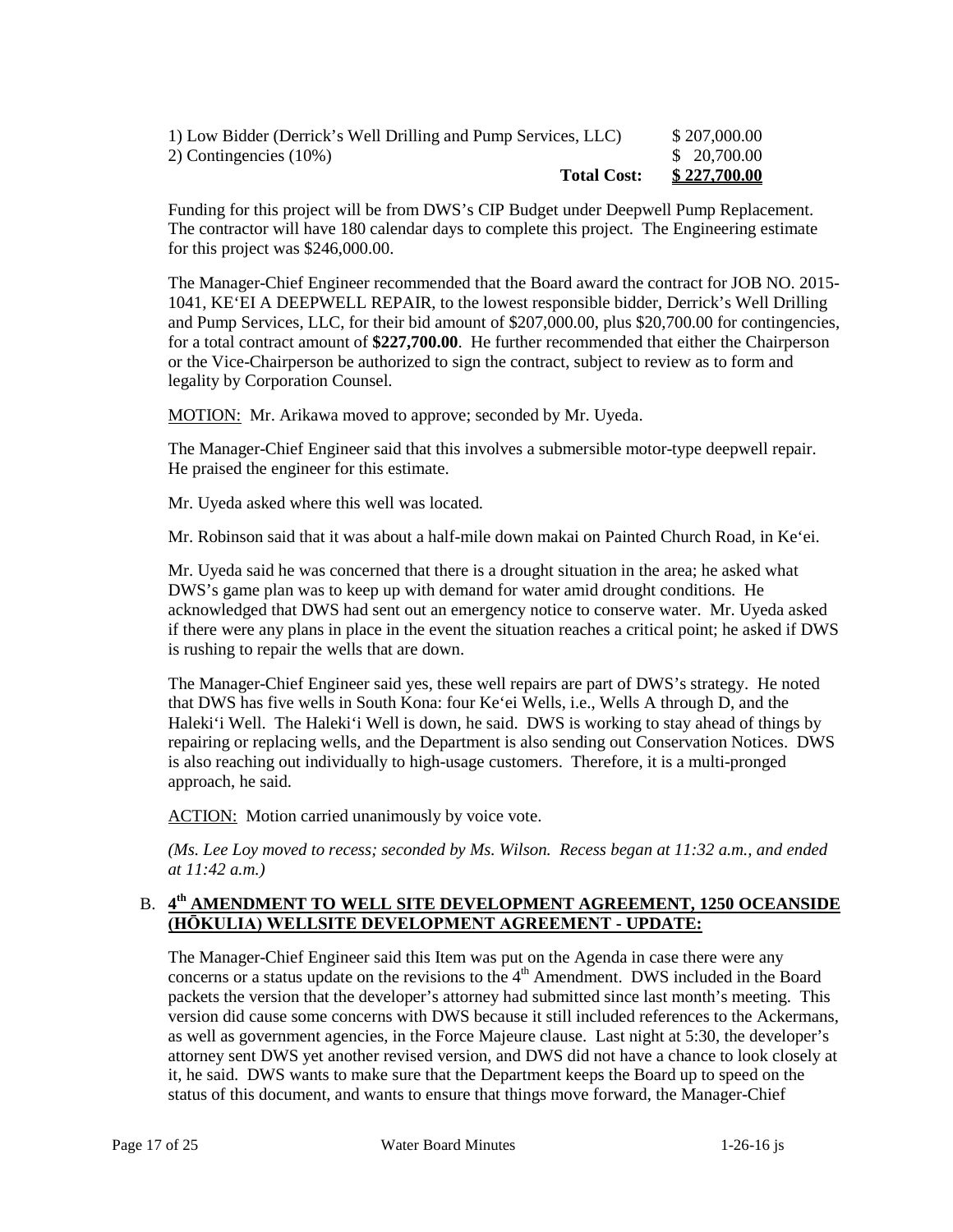he said. Therefore, DWS will look closely at the revision received last night. DWS will probably another line-by-line slog through the document at the Board meeting itself, he said. The Manager-Chief Engineer said that the clarification that took place earlier in today's meeting was Engineer said. DWS wants this document to move forward, and be finalized in a timely fashion, put this Item back on next month's Agenda as an update, but DWS does not want to go through helpful.

 out at 5:30 the night before a meeting is ridiculous, and is just not right. It is not in keeping with Mr. Robinson said that DWS needs to inform the developer's attorney that sending documents the spirit of compromise, he added.

The Manager-Chief Engineer said that DWS will have the Department's attorney discuss with the developer's attorney appropriate measures to move things forward.

Ms. Self said she conveyed this in an email this morning.

 their concerns to the Board. She said she wanted that on the record. Ms. Lee Loy said she wanted the Department to know that DWS is always welcome to bring issues like this to the Board; if either party is not happy, the door is wide open for them to bring

The Manager-Chief Engineer said that he appreciated that.

### 11) MISCELLANEOUS:

### A. **DEDICATIONS:**

 The Department has received the following documents for action by the Water Board. The water systems have been constructed in accordance with the Department's standards, and are in acceptable condition for dedication.

### **1. GRANT OF EASEMENT**

(POD 5 – Easement 56-B1) Grantor: Kohanaiki Shores, LLC Tax Map Key: (3) 7-3-063: 002 and 015

### **2. RELEASE AND CANCELLATION OF GRANT OF EASEMENT**

Grantor: Kohanaiki Shores, LLC Tax Map Key: (3) 7-3-063: 001 and 015

### **3. BILL OF SALE**

 Sellers: John and Velma Souza; Preston and Kathleen Smith Final Inspection Date: 11/30/2015 Project Name: Smith-Souza Waterline Improvements Tax Map Key: (3) 4-5-003: 007 & (3) 4-5-003: 006 Facilities Charge: \$1,190.00 Date Paid: October 24, 2013 Water System Cost: \$31,000.00

### **4. BILL OF SALE**

 Final Inspection Date: 3/15/2004 Project Name: Iokepa Estate Subdivision Water System Improvements Sellers: Gomes Family Limited Partnership Tax Map Key: (3) 7-5-016: 088, 089, 090, 091, 092, 093, 097, 095, 015, 016, 017, and 029 Facilities Charge: \$47,370.00 Date Paid: 6/14/2002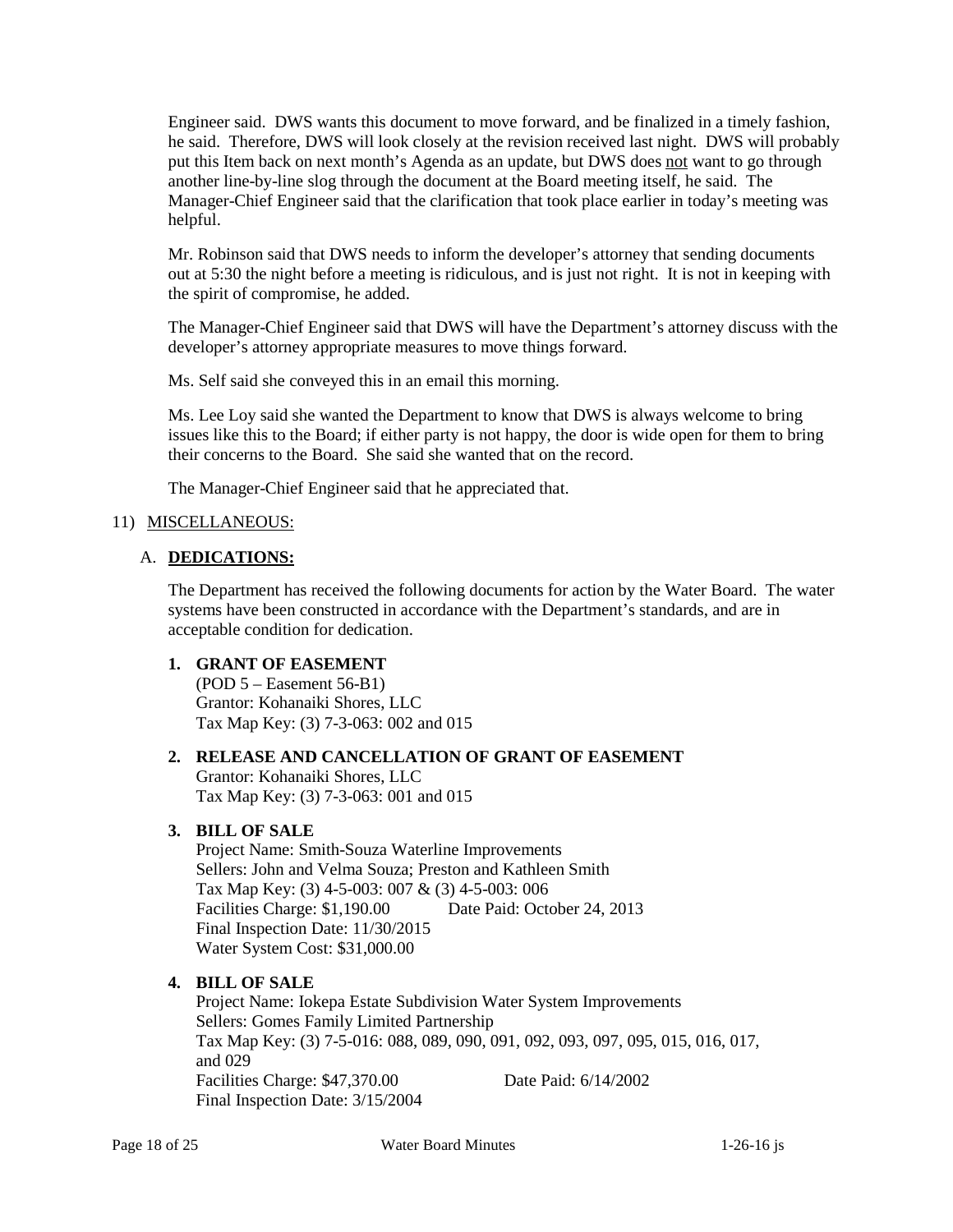Water System Cost: \$418,500.00

 to the approval of the Corporation Counsel, and that either the Chairperson or the Vice-The Manager-Chief Engineer recommended that the Water Board accept these documents subject Chairperson be authorized to sign the documents.

MOTION: Mr. Uyeda moved to approve; seconded by Ms. Lee Loy.

Mr. Robinson asked about the fourth item above, whose Date Paid entry says: "6/14/2002." He asked if that was a typo.

Mr. Inaba said that he wanted to clarify that item. This is an existing subdivision that had a master meter; it is in the same corridor as the Wai'aha corridor that DWS has accepted and is currently operating. The owner of this subdivision is turning over their private system to DWS. This is an existing subdivision that was done in 2004, he added. The owners paid the Facilities Charge back in 2002, he said. They have been operating it as a private system up to now. As part of the Wai'aha System, the owner had planned to do the improvements necessary for DWS to accept the system. DWS has re-inspected the entire system, to ensure that everything meets the current requirements, Mr. Inaba said.

 meter that goes into their private system. Mr. Robinson asked for confirmation that all this time, DWS has been operating on a master

Mr. Inaba confirmed this.

 Mr. Robinson asked for confirmation that now, DWS is going to take the private system, and put it into a system that is accepted by DWS; the master meter will go away, and the individual residents will get regular meters.

Mr. Inaba confirmed this. Subject to the Board's approval today, there will be applications for DWS meters from the people currently who have service in that subdivision, he said. The residents would go to the DWS office to get their individual meters; DWS will remove the master meter, do the main connection and install the new meters.

Mr. Robinson asked whether there was a delay that the subdivision was not accepted from 2004 to today.

Mr. Inaba said no, the owners had just wanted to operate it as a private water system.

 Mr. Robinson asked whether they could have come in at anytime during that period to get their system accepted. He asked whether it was only recently that the owners decided to seek acceptance.

Mr. Inaba confirmed this.

Mr. Elarionoff asked if the residents would retain the meters they have at present.

Mr. Inaba said no, DWS is going to install the Department's meters.

**ACTION:** Motion carried unanimously by voice vote.

# B. **POWER COST CHARGE:**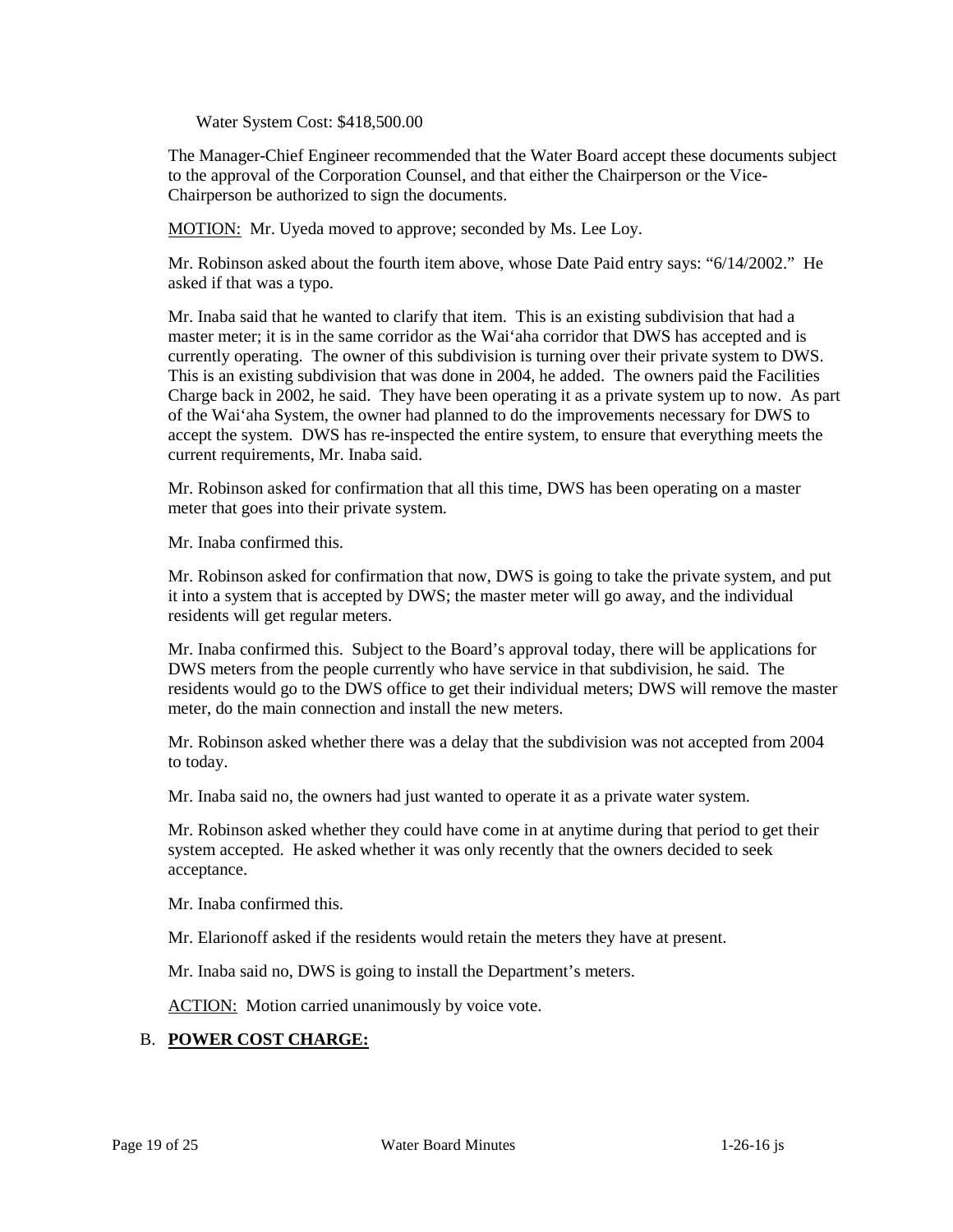The Department proposes reducing the Power Cost Charge from \$1.85 to \$1.81 per thousand gallons, to reflect a decline in power costs for the Department's wells and pumps. A Public Hearing will have been prior to this Board meeting to accept public testimony on this change.

 The Manager-Chief Engineer recommended that the Board approve the reduction of the Power Cost Charge from \$1.85 to **\$1.81**, effective February 1, 2016.

MOTION: Mr. Arikawa moved to approve; seconded by Ms. Wilson.

Mr. Elarionoff said he would vote against the Motion; he said he wished there were some other way of doing this. He said it was a cumbersome way of reducing four cents from the Power Cost Charge.

ACTION: Motion carried with seven (7) Ayes: (Mr. Arikawa; Ms. Iokepa-Moses; Ms. Lee Loy, Mr. Robinson; Mr. Uyeda; Ms. Wilson and Chairperson Takamine); one (1) Nay: (Mr. Elarionoff) and one (1) Excused (Mr. Balog).

### C. **UPDATE RE: NATIONAL PARKS SERVICE'S PETITION TO DESIGNATE KEAUHOU AQUIFER AS A GROUND WATER MANAGEMENT AREA:**

 Water Use and Development Plan (WUDP) Phase 2 Scope. CWRM staff, which has been the WUDP. The Scope is moving forward, with a positive recommendation from CWRM staff. The Manager-Chief Engineer said that the Commission on Water Resource Management (CWRM) will have a meeting this Thursday, at which the Commissioners will take up DWS's working collaboratively with Mr. Inaba and his staff, are recommending approval of the Scope. The Scope was developed in light of what the Commissioners had requested DWS to include in Mr. Inaba will fly over to represent DWS at the CWRM meeting, the Manager-Chief Engineer said.

# D. **EXECUTIVE SESSION RE: NATIONAL PARKS SERVICE'S PETITION TO DESIGNATE KEAUHOU AQUIFER AS A GROUND WATER MANAGEMENT AREA:**

*No Executive Session was held.* 

# E. **DISCUSSION OF AMENDING DWS RULE 3-10 AND 3-12, REGARDING LEAK ADJUSTMENTS:**

 Ms. Lee Loy said that the Board had been discussing this matter for the past two or three Board meetings. She said she had passed along the iterations of the Rule Amendments that the Board looked at last month; she believed that Corporation Counsel and DWS staff had reviewed them.

 accomplish with this proposed Rule Change. That intent was to tighten up and be more defined The Manager-Chief Engineer thanked Ms. Lee Loy for the proposed language changes; DWS staff and Ms. Self worked to put into language form the intent of what Ms. Lee Loy wanted to on how leak adjustments should be applied. Ms. Self, Mr. Sumada and his staff met with DWS management, and the red-lined version that was in the Board packets is what DWS believes accomplishes the intent for which the process was initiated, he said.

 an opportunity to review it to ensure that the language before the Board today meets the standards to adjust Sections 3-10 and 3-12. She said that she was unclear as to the next step. Ms. Lee Loy said that she completely supports this red-line version; Corporation Counsel has had

The Secretary said that there is a process for Rule Changes.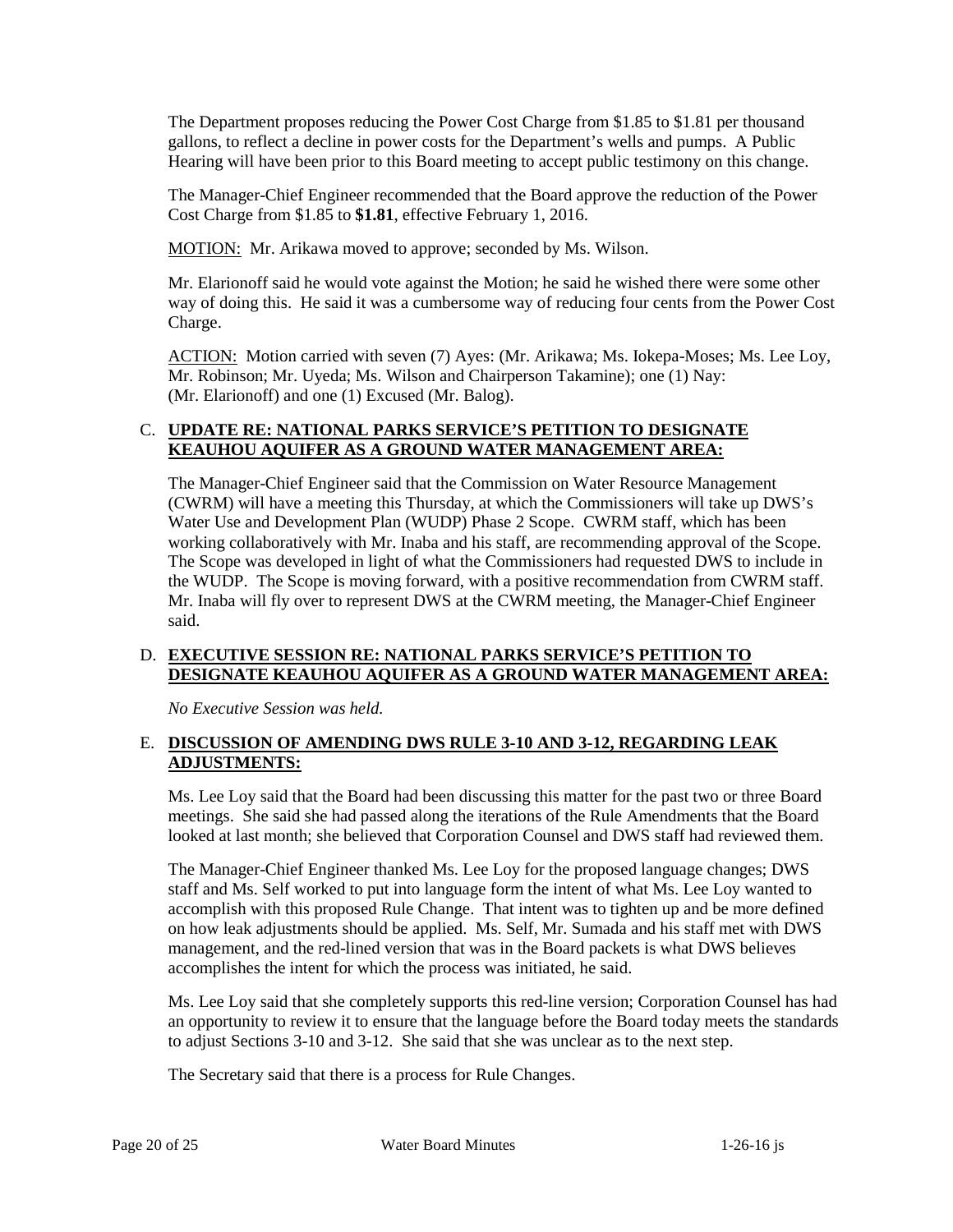Ms. Lee Loy opened the door to any further comments from the Board or the staff. If there were no further comments, Ms. Lee Loy said that she wanted to move it into the next step of the process: to adopt these as the new Rules, or to amend the Rules.

 The Manager-Chief Engineer said that DWS wanted to bring forward to the Board the idea of taking an overall look at the rest of the Rules, to see if there are other areas that needed to be that, too. Alternatively, if the Board desires, DWS can wait to consolidate revisions; it is up to refined. The idea would be to consolidate the rule amendment effort, he said. That would be at the Board's discretion, the Manager-Chief Engineer said. No major input has been received from DWS staff yet, but if the Board wants to move forward on this Amendment alone, DWS can do the Board.

Ms. Lee Loy asked what the process would be.

The Manager-Chief Engineer said that a typical process requires a Public Hearing.

 Ms. Self said that pursuant to HRS Chapter 91, the Board has to hold a Public Hearing for a Rule After that, the Board can go forward with the adoption of the Rule Change; it is similar to the Change, and the Board must consider any comments or statements from the public who attend. process that the Board went through this morning, i.e., to reduce the Power Cost Charge. It requires a Public Hearing, and the Board would need to publish it.

 leak was the same as what is in the proposed Rule Change. Mr. Elarionoff said that the red-lined version was really good, but he said he was curious about the use of the word "leak." He asks what the word "leak" means; he did not think his idea of a

 Ms. Lee Loy said that it is a defined term in the Rules. She said that a lot of the language that was used in the red-lined version was either defined terms or language that was reviewed by staff. This red-lined version is not stepping away from defined terms or creating a new term. The redlined version is just shoring up the language whereby if there is a leak, regardless of what kind of leak it is, DWS would be getting compensated for it, or the consumer would be able to try to address it by a process that would reduce the cost of whatever water was lost at that time, she said.

Mr. Elarionoff said in this case, a break in the pipe is considered a leak. However, Mr. Elarionoff said that to him, a leak is just a trickle.

Ms. Self clarified that the word "leak" is actually not a defined term within the Rules. She reminded the Board that the owner has responsibility over his own pipes; it is not the responsibility of DWS. There is a provision in Section 3-10 for adjustments for different the leaks take place underground. Leaks like these can incur large bills. The red-lined version is that the reason Ms. Lee Loy addressed this Rule Change was to try to avoid these large bills, and situations. She reminded the Board of a past discussion of leaks which may go unnoticed because just trying to tighten up the language on granting leak adjustments, Ms. Self said. She believed to be able to collect them, as well.

Mr. Elarionoff said that he understood that. He said the language is really good.

Chairperson Takamine noted that there was a Motion on the table.

The Secretary asked if there was a second.

 Ms. Lee Loy said now that she had heard what the process was, she would like the process to be efficient, and if there are more changes to the Rules, she thought that the Board should make the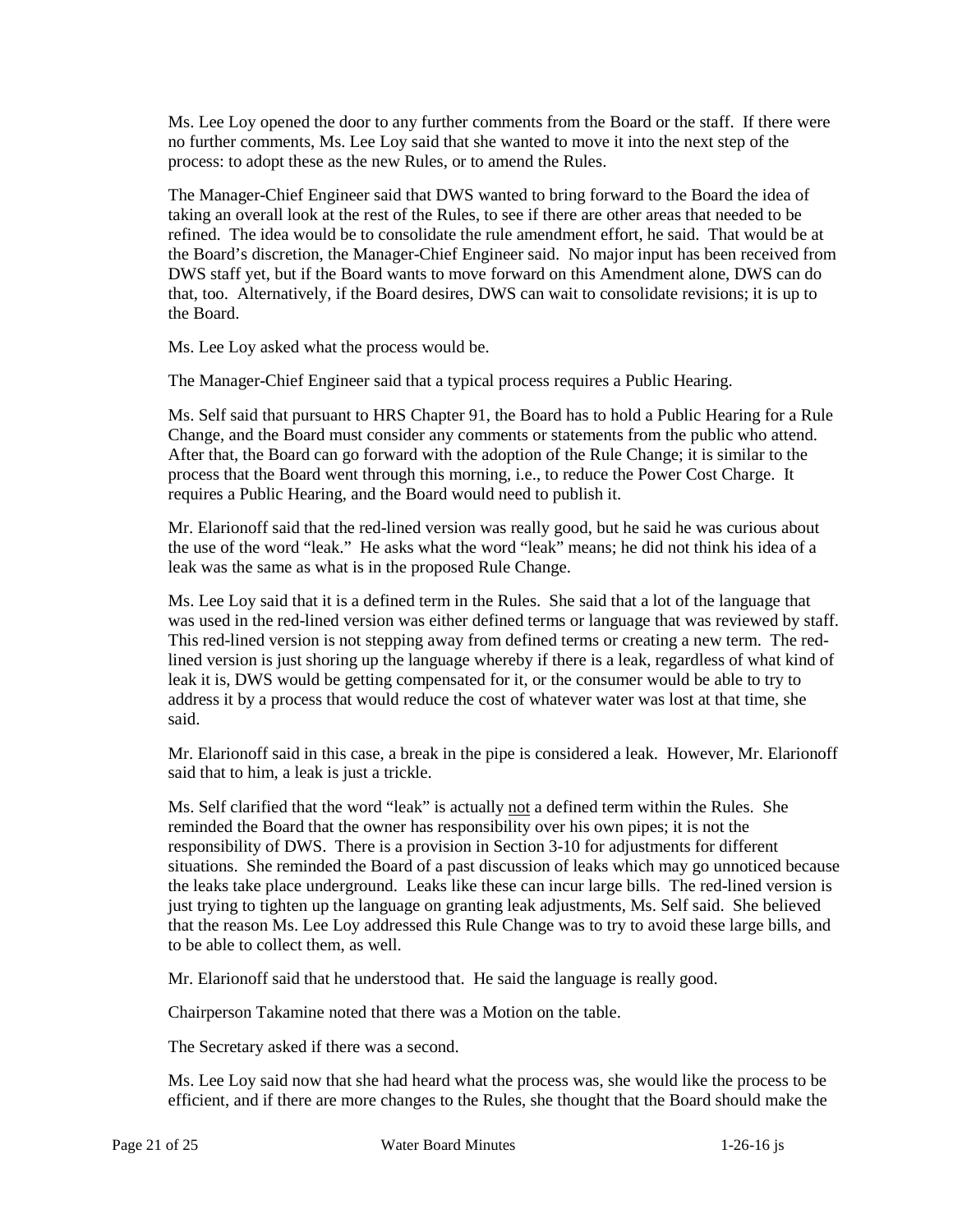she said. Ms. Lee Loy said that she would like to see a deadline for the Department to come up for at least a year. Ms. Lee Loy proposed that the Department have another 60 or 90 days to changes all at one time. The process calls for money spent on publishing the Public Notices, etc., with any other changes. She noted that the sub-committee had been working on this Rule Change come up with any other proposed Rule Changes; this would enable DWS to do a comprehensive Rule Change, and invest the time, energy and money one time.

The Manager-Chief Engineer said that sounded more than fair. He proposed that DWS will bring its comprehensive Rule revision to the Board by the March Board meeting.

Ms. Lee Loy said she liked that. Afterwards, the Board can take the Rule Changes to Public Hearing, etc.

Ms. Self asked if there was a second to the Motion on the table.

ACTION: Ms. Lee Loy said that the Motion was to allow additional comments from staff by the March Board meeting; seconded by Mr. Arikawa, and carried unanimously by voice vote.

# F. **MONTHLY PROGRESS REPORT**:

 Mr. Robinson congratulated the Deputy for obtaining as-builts on the Ola'a No. 6 Production Well project from the contractor, Isemoto Contracting Co., Ltd.

The Deputy said that he was now processing the contractor's final payment requests.

 was one factor, he said. The other factor is that the two wells in the area, Ola'a A and B, which feed this tank, are more of a liability than an asset. The two wells are uncased, and they lie within a Hawaiian Electric plant. The wells are in Puna, where DWS has no shortage of water. DWS have need of replacing this tank. Instead, DWS can install a pressure-reducing valve (PRV) station, the Manager-Chief Engineer said. There is still waterline there that needs to be replaced, The Manager-Chief Engineer noted that DWS was taking a different direction on the second project on the spreadsheet, Ola'a No. 2 0.5 MG Reservoir Replacement. The Land Court process has two terrific high-capacity sources in the area: Ola'a No. 3 and No. 6. DWS has decided to give up Ola'a A and B, a move that DWS rarely makes; by giving them up, DWS will no longer so DWS plans to amend the scope to be an Ola'a Waterline Replacement project.

Mr. Robinson asked for confirmation that Ola'a A and B may not be beneficial to DWS, under the wellhead protection formula.

 well. These wells do not have that casing; there are various issues with these two wells, he said. The Manager-Chief Engineer confirmed this, saying that the wells are within a power plant, and they are uncased. Normally, DWS cases a well to prevent any contaminant from infiltrating the

 noting that the date of completion is February 4, 2016. Earlier today it was mentioned that DWS Chairperson Takamine turned to the Laupāhoehoe (Manowai'ōpae) 0.5 MG Reservoir project, is just waiting for electrical equipment, etc. He asked if the electrical portion made up most of the 30 percent of the work left to be completed.

The Manager-Chief Engineer confirmed this.

# G. **REVIEW OF MONTHLY FINANCIAL STATEMENTS:**

Mr. Sumada said that this month's Financial Statements show the new accounts that the auditors set up for the pension reporting. Those numbers on the balance sheet will not change until this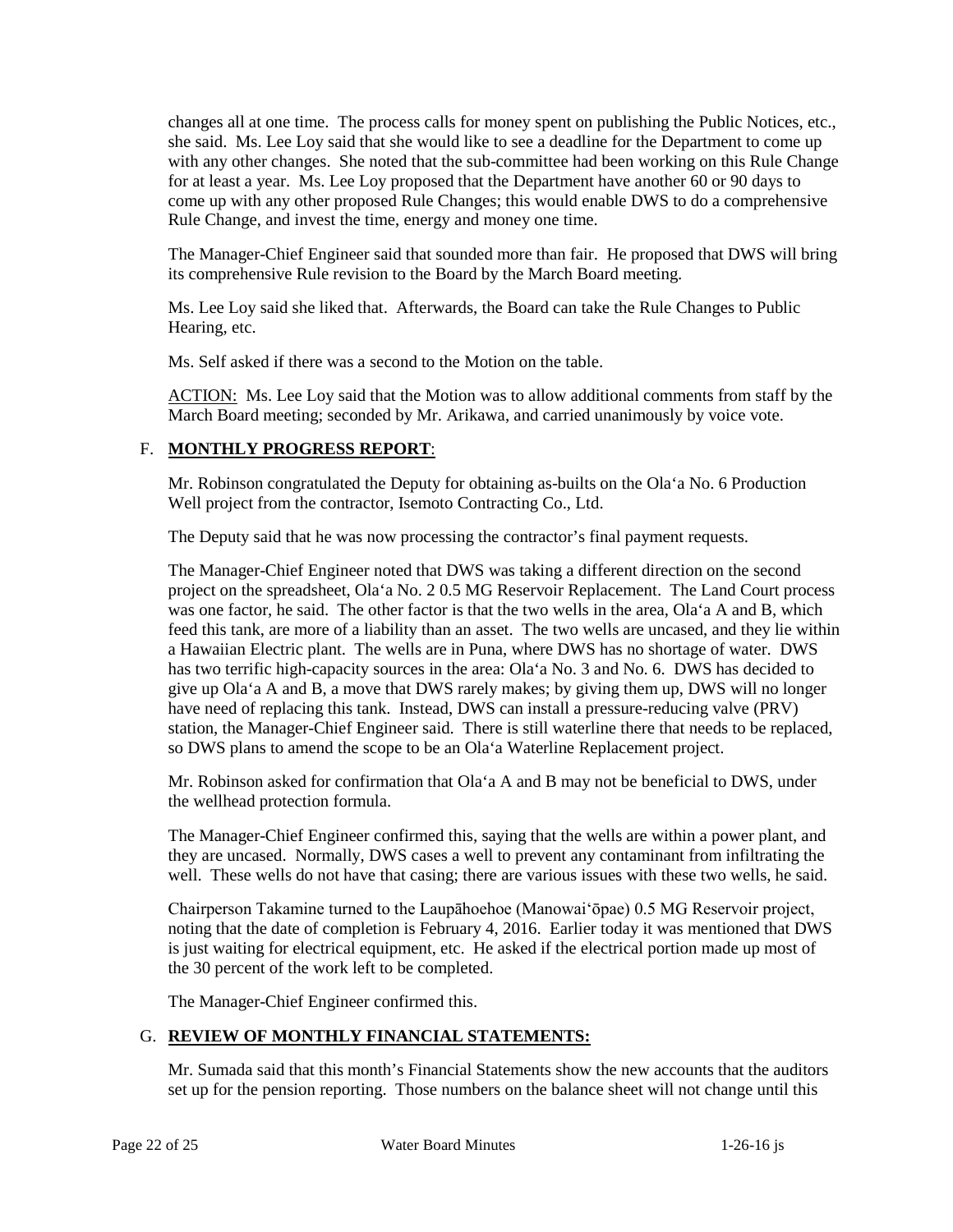coming year-end, when the auditors adjust them. The auditors will change the numbers once a year, and Mr. Sumada will make the change on the Financial Statements accordingly.

Mr. Sumada noted that the Board will have received a handout today from the Secretary on the Fiscal Year 2017 Operating and CIP Budgets. Mr. Sumada plans to put the Budgets on next month's Board Agenda, for discussion.

 The Manager-Chief Engineer said the handout is dated today's date; it is in memo form, attention to Chairperson Takamine and members of the Board.

Mr. Elarionoff asked Mr. Sumada what he thought of the auditor's report.

Mr. Sumada said that to be honest, their comment at the end bothered him.

Mr. Elarionoff asked which comment.

The Manager-Chief Engineer said the comment about the significant deficiency.

 Management's Response. The procedure is designed to offset the weakness that the auditors found, but the auditors did not consider that. If it was a matter of a weakness not being addressed; he could understand that, he said. However, that was not the case; this weakness was addressed, and there *was* a procedure in place to mitigate any problems that could arise, Mr. Sumada said that it bothered him because DWS had a procedure in place, as documented in Mr. Sumada said. *That* fact should have been taken into account before the auditors decided to publish what they did, Mr. Sumada said.

# H. **MANAGER-CHIEF ENGINEER'S QUARTERLY UPDATE:**

 The Manager-Chief Engineer said that DWS continues to make improvements in various areas: its way into the  $21<sup>st</sup>$  Century; this includes improving the technology DWS uses, such as field and text back the results of inspections, and inspectors can send back photos showing the several improvements in Information Technology, Operations and Engineering. DWS is crawling equipping inspectors with smart phones. Using smart phones, the inspectors can go out in the status of projects, he said.

On Item 20, DWS is giving a preview, saying that the Water Board is considering a separate fund for energy savings projects. This initiative was also part of Mr. Sumada's Budget memo, under Item 3, which was mentioned earlier in advance of next month's Board meeting and discussion.

# I. **MANAGER-CHIEF ENGINEER'S REPORT:**

The Manager-Chief Engineer provided an update on the following:

 video is done, and copies are being made, Ms. Aton said. DWS is using Water Smart as 1) Public Information and Education Specialist Update – Ms. Aton said that she had issued Conservation reminders via email, online, and the newspapers for South Kohala, Hāmākua, and North and South Kona. DWS also sent high-user letters to the Waimea Water Treatment Plant service area. DWS is drafting courtesy notices in the event that the region's drought situation worsens. The Source Water Protection/Conservation a vendor to assist with customer engagement, particularly in the Lālāmilo and North/South Kona area; the vendor will be looking at water use analysis and conservation. Ms. Aton announced that she was resigning from DWS, and will join Civil Defense as its Public Information and Disaster Recovery Specialist, starting February 1. She thanked the Department for its support over the years.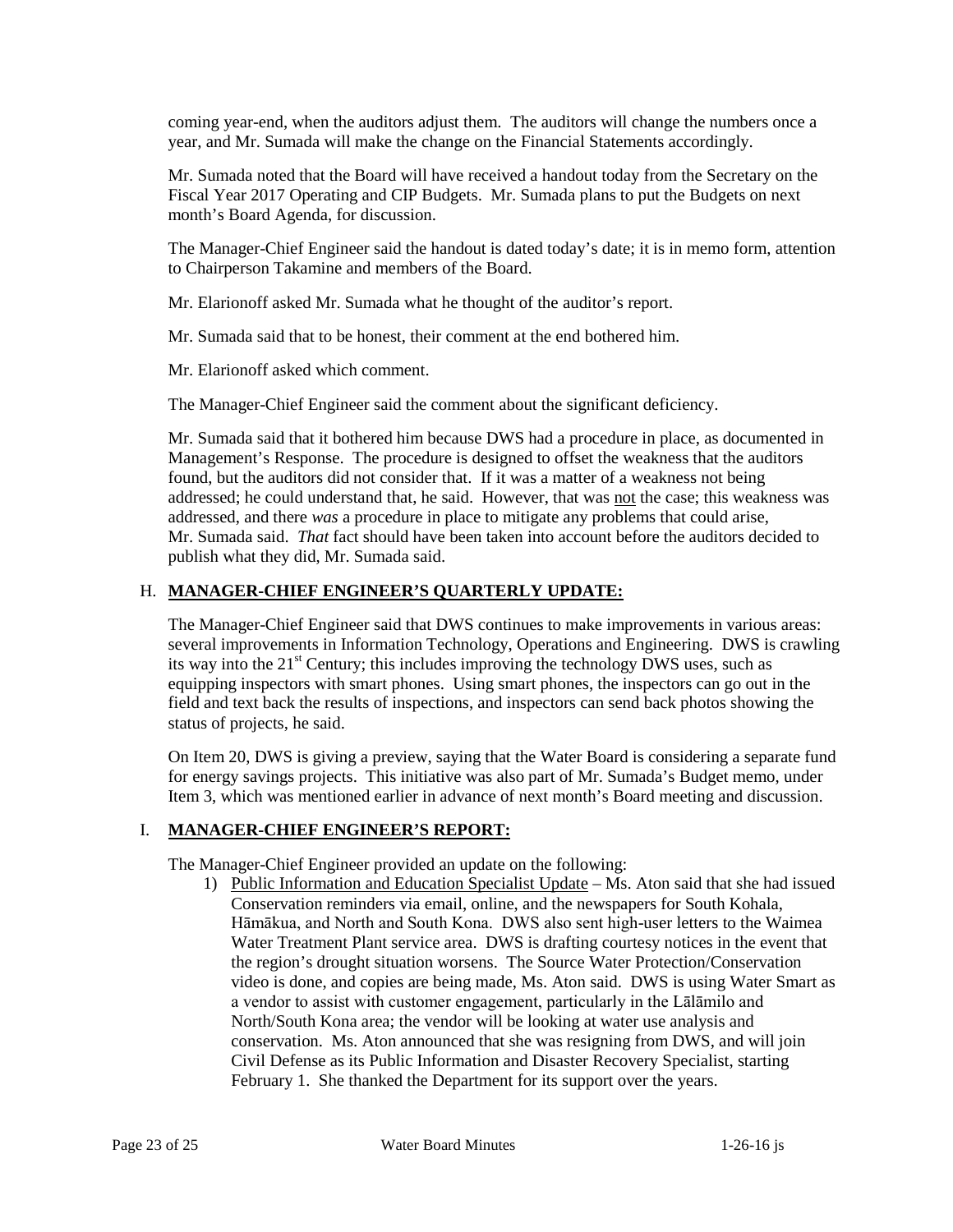Ms. Lynn Hirano, a Cashier with Customer Service, has been named Employee of the Quarter for the fourth quarter of FY16. Ms. Hirano, who was unable to attend today, was nominated after she manned the Cashier's station alone for four months while DWS 2) Recognition of Employee of the Quarter – Mr. Sumada announced that was recruiting a second cashier. Ms. Hirano has been a very good worker at DWS for the past 25 years, Mr. Sumada said.

Mr. Robinson asked what the average length of service was for DWS employees.

 that DWS has terrific people who stay with DWS for many years. He said that DWS also The Manager-Chief Engineer said that was a good question, noting that he recently signed a stack of Years of Service awards, ranging from five years to more than 40 years of service. He said encourages employees to take advantage of opportunities that arise elsewhere. He considered DWS to be the best Department in the County.

 Mr. Elarionoff said that he got a call from a constituent yesterday, who complained at length about the \$33.15 Standby Charge on his water bill. Mr. Elarionoff asked what the Standby Charge was all about.

 month, based on meter size, regardless of consumption. It is a charge that DWS uses to cover fixed-type expenses, such as servicing meters, etc. The Standby Charge covers maintenance and installation throughout the island. Mr. Sumada explained that the Standby Charge is a fixed rate that DWS assesses customers every

Mr. Elarionoff said that it means that everybody bears that cost.

Mr. Sumada said yes, it is a shared cost.

The Manager-Chief Engineer said that Mr. Elarionoff can have the person call DWS anytime that he has questions.

Mr. Elarionoff said that was all right; he would get back to the person with the information.

 Standby Charge will go up next July, based on the rate schedule that was put in place when Mr. Sumada said that the Standby Charge only changes when DWS has a rate change; the consultant Ms. Ann Hajnosz came here last year.

 for the amortization, or depreciation, of the system itself, he said. The customer would be paying for operational costs as well as for depreciation, for his right to have a water meter in place. Mr. Robinson observed that there would be, in essence, two costs applied to the Standby Charge. There would be the operational cost for maintenance of the system, and there would also be a cost Mr. Robinson noted that some people do not use any water, yet they still pay the Standby Charge.

Mr. Sumada said that was correct.

Mr. Robinson reiterated that the Standby Charge would be a combination of the two costs.

Mr. Sumada agreed, and said that Ms. Hajnosz uses the term "cost of service" to describe the kinds of costs that are covered by this Standby Charge.

# J. **CHAIRPERSON'S REPORT:**

 that the Senator was a really good friend and outstanding community member; when Mr. Kahele Chairperson Takamine announced that Senator Gil Kahele had passed away this morning. He said was appointed by then-Governor Neil Abercrombie as Senator in 2011, Mr. Kahele was ecstatic.